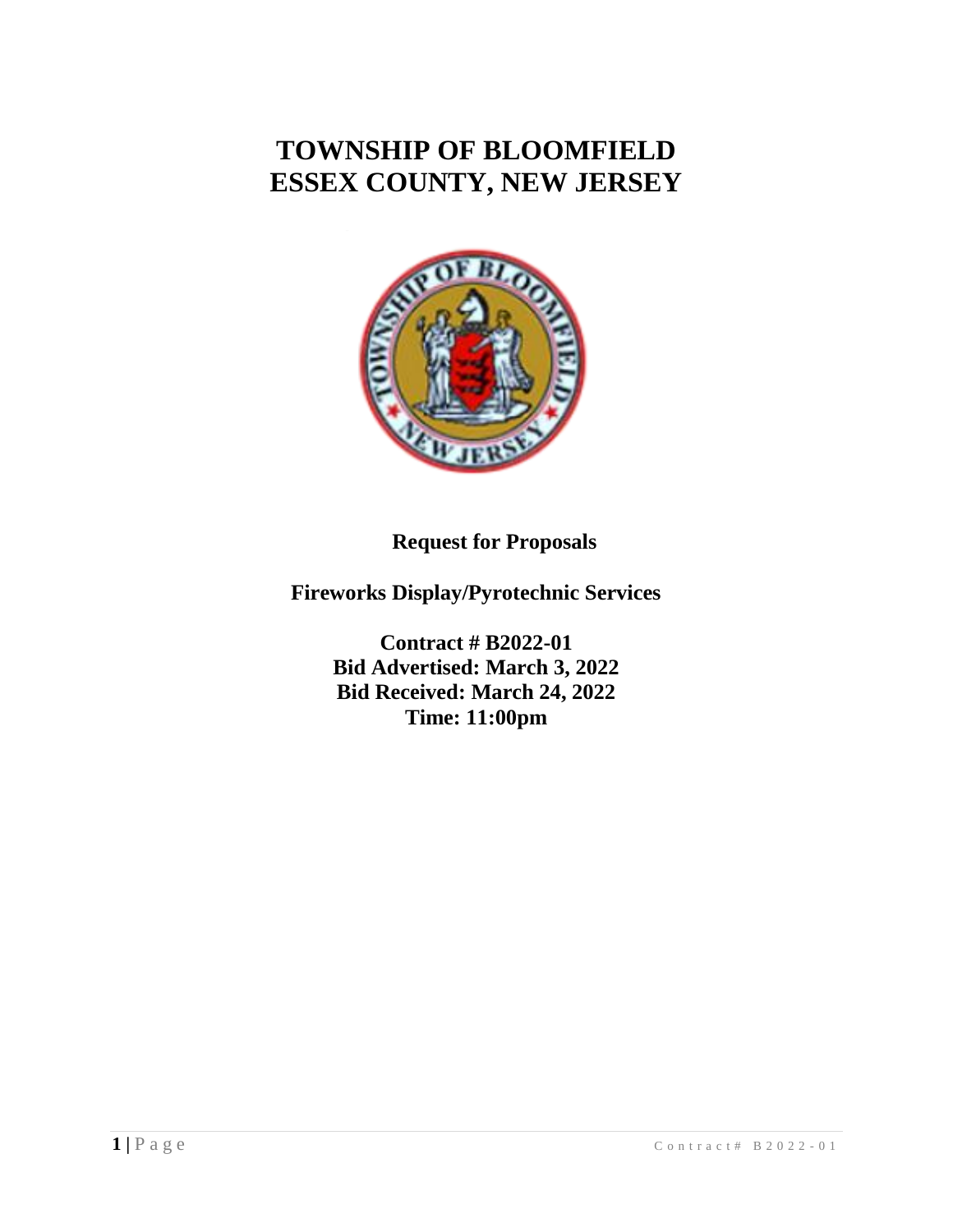### **TOWNSHIP OF BLOOMFIELD PUBLIC NOTICE SOLICITATION OF PROFESSIONAL SERVICE CONTRACT FOR FIREWORKS DISPLAY / PYROTECHNIC SERVICES**

The Township of Bloomfield is soliciting a request for Proposal ("RFP") to provide

# **FIREWORKS DISPLAY / PYROTECHNIC SERVICES**

for a contract period beginning on January 1, 2022 and ending December 31, 2022.

**S**ealed submissions will be received by the Township Clerk, or designated representative for the Township of Bloomfield, County of Essex, State of New Jersey on **Thursday, March 24, 2022, 11:00 A.M**. prevailing time, in Council Chambers, Municipal Building, Municipal Plaza, Bloomfield, New Jersey 07003, then publicly opened and read aloud. All proposals must be delivered to the Township Clerk's Office, Township of Bloomfield, 1 Municipal Plaza, Room 214, Bloomfield, NJ 07003. **YOU ARE REQUIRED TO SUBMIT ONE (1) UNBOUND COPY OF THE PROPOSAL AND ONE (1) ELECTRONIC COPY ON A CD OR A THUMB DRIVE.**

All proposals shall include all of the information requested in the Standardized Submission Requirements and selection criteria, which is available on the internet at: [http://bloomfieldtwpnj.com/DocumentCenter/View/396/Standardized-Submission-](http://bloomfieldtwpnj.com/DocumentCenter/View/396/Standardized-Submission-Requirements-for-Professional-Services-PDF)[Requirements-for-Professional-Services-PDF](http://bloomfieldtwpnj.com/DocumentCenter/View/396/Standardized-Submission-Requirements-for-Professional-Services-PDF) Bids will be deemed incomplete if all of the

documents are not submitted according.

All professional service contractors are required to comply with the requirements of N.J.S.A. 52:32-44 (Business Registration of Public Contractors), N.J.S.A. 10:5-31 et seq. and N.J.A.C. 17:27 et seq. (Contract compliance and Equal Employment Opportunities in Public Contracts).

Submissions by Corporations and Partnerships shall include a completed Disclosure of Ownership form (N.J.S.A. 52:25-24.2) and shall include a completed Non-Collusion Affidavit.

The Mayor and Council reserves the right to reject any or all submissions due to any defects or waive informalities and accept any submissions that in their judgment will be in the best interest of the Township. The Mayor and Council shall award the contract or reject all submissions no later than 60 days from receipt of same.

By authorization of the Mayor and Council of the Township of Bloomfield, Essex County, New Jersey.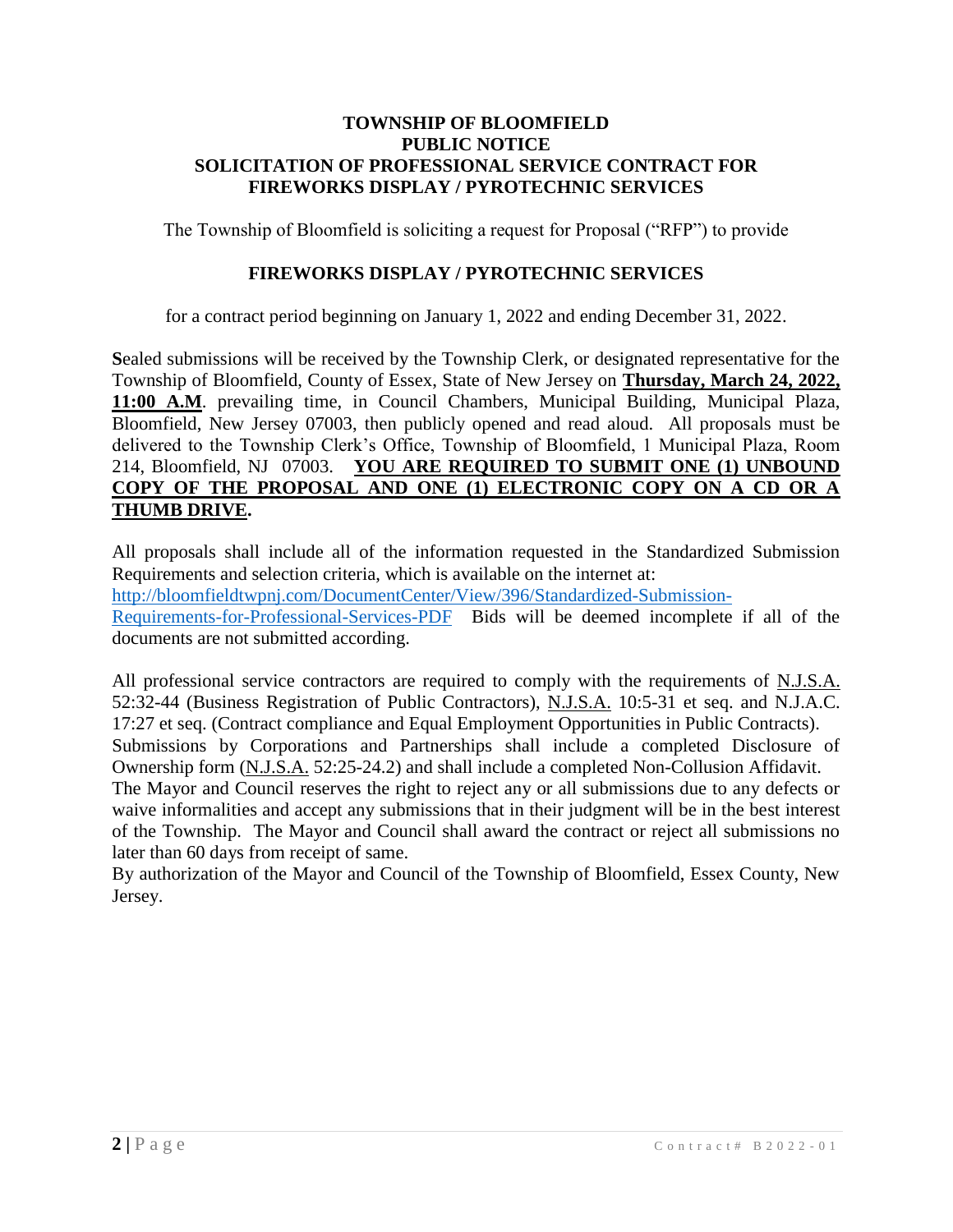# **The Township of Bloomfield, NJ is requesting proposal(s) for a firework display at Foley Field located at 1100 JFK Drive, Bloomfield, NJ 07003 on Monday, July 4th, 2022. Rain Date of Tuesday, July 5th 2022.**

# **Specifications:**

• Outline the fireworks display program (e.g. Opening, body, mid-level, finale) and provide type and amount of shells (3" max), cakes, etc and sizes (U.S. diameter) being used for the display.

• Provide types and amounts of ground (set pieces) or low-level devices (cakes, candles) to be used.

• Provide timetable of: delivery of fireworks to site; set-up; live load; and display time.

• Successful bidder shall furnish a minimum of three licensed and recognized pyrotechnic operators and assistants to fire the show in  $20 - 24$  minutes with no drawn out pauses between shells. Successful bidder must supply the contact information of the scheduled pyrotechnic operators and assistants at least 72 hours before the date of the event.

• Successful bidder will furnish qualified personnel to conduct said program as its sole cost and expense and will pay all freight, express and cartage charges, all deliveries to be made F.O.B. Foley Field, 111 JFK Drive North, Bloomfield, New Jersey. Storage charges, if any, shall be at the sole cost and expense of the successful bidder, but no fireworks shall be at on site at Foley Field.

• Successful bidder is responsible for supplying all necessary materials for constructing mortar racks including lumber and HDPE (High Density Polyethylene) tubes. At the conclusion of the fireworks display the successful bidder must conduct a complete and thorough search of the area to be made for unfired fireworks or pieces (duds) which have failed to function or ignite and shall dispose of same in a safe manner at the cost of the successful bidder.

• Before leaving the facility all garbage, debris and equipment must be removed from the site by the successful bidder. Under no circumstances are any materials or garbage be left behind.

• The successful bidder will be responsible to identify, apply and secure any permits necessary for the the event.

• Proposal shall not exceed a total budget of \$25,000.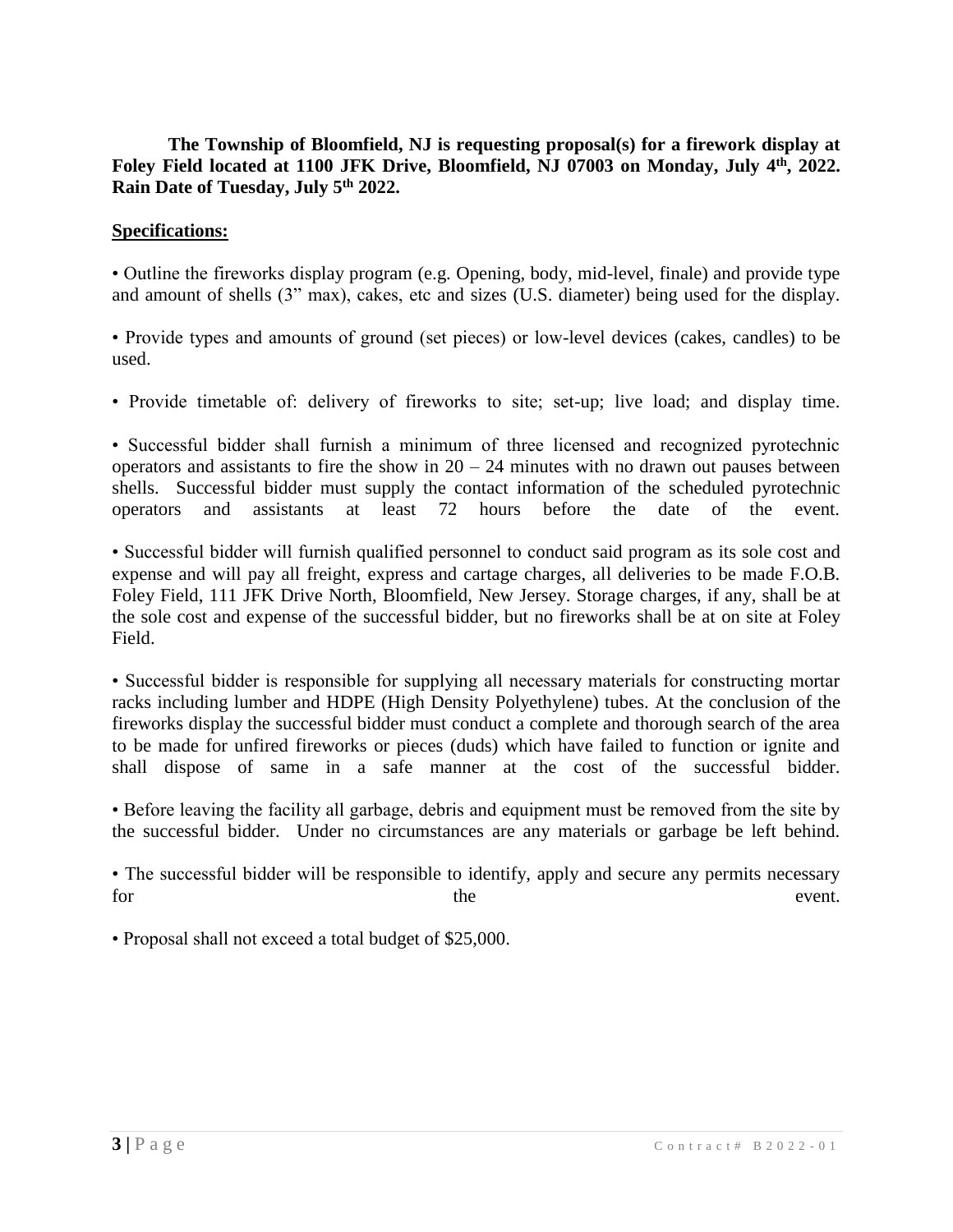# **Certificate of Insurance Requirements:**

- 1. General Liability limits of \$1,000,000 per occurrence combines single limit for bodily injury and property damage, with at least \$2,000,000 general aggregate. Contractual liability MUST be included. *Deductibles and Self-Insured Retentions must be declared and are subject to approval by The Township of Bloomfield.*
- 2. Automobile limits of \$1,000,000 per occurrence combined single limit for bodily injury and property damage with no aggregate.
- 3. Statutory Workers Compensation limits, including Employers Liability limits of \$500,000.
- 4. Umbrella Liability limits of \$4,000,000 preferred.
- 5. The member entity, and any associations or committees formed by the member entity to organize the event must be named as Additional Insureds on all liability policies.
- 6. An executed hold harmless agreement in favor of the member entity, signed by the successful bidder. (see enclosed)
- 7. The rain date must also be shown on the description section of the certificate.

# **Miscellaneous Requirements:**

• Provide documentation that the Federal Aviation Administration (FAA) has been notified and approved the display. Any conditions imposed by the FAA must be obeyed in order to receive the display permit. Provide copies of all documentation issued.

• Successful bidder much be registered as a business with the New Jersey Department of Treasury, Division of Revenue and provide evidence of the same with the proposal

• Successful bidder must provide with the proposal evidence of proven success expertise and experience in the delivery of services.

• Successful bidder must provide with the proposal a list of three of the most recent displays indicating the customer name, phone number and date of service that were provided. The information will be used as references.

• Successful bidder shall not substitute aerial display or ground displays without the approval of The Township of Bloomfield.

• The Township of Bloomfield's Fire Official will determine the launching area for aerial displays, ground displays and the grand finale.

• The Township of Bloomfield may provide musical entertainment from 7:00 p.m. to 9:20 p.m. prior to the fireworks. The fireworks display will begin at approximately 9:20 p.m. at the conclusion of the performance.

• The Township of Bloomfield will furnish a secure area where the firework display will be conducted.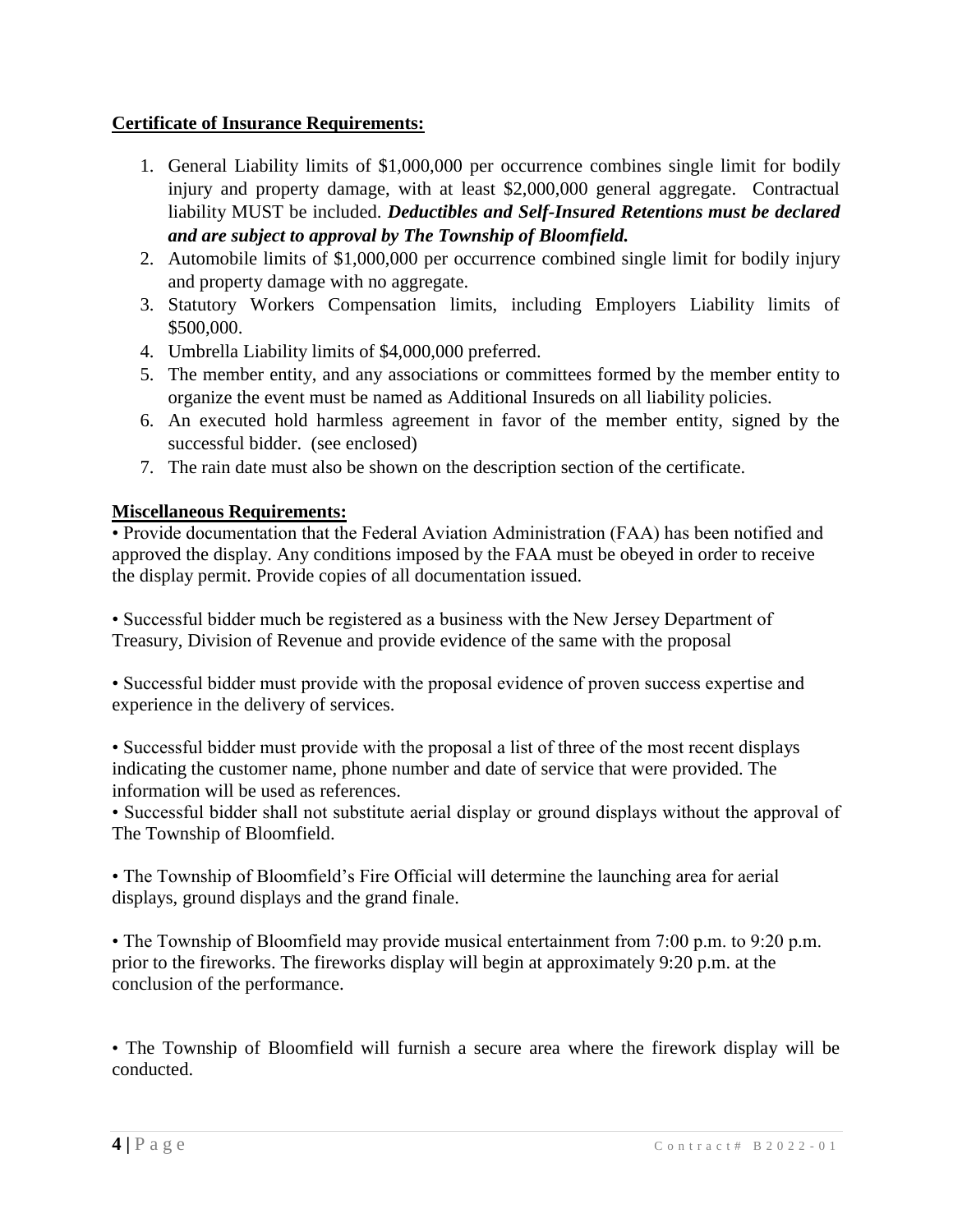• In the event of inclement weather, which determination shall be at the sole discretion of the Department of Parks, Recreation & Cultural Affairs, said program shall be conducted on TUESDAY, JULY 5<sup>th</sup>, 2022 AT NO ADDITONAL COST to the Township of Bloomfield.

| <b>LOCATION:</b>    | Foley Field, 1100 JFK Drive North, Bloomfield, NJ 07003  |
|---------------------|----------------------------------------------------------|
| <b>PROGRAM FOR:</b> | The Township of Bloomfield, Independence Day Celebration |
| DATE OD DISPLAY:    | Monday, July 4, 2022 – Rain Date: Tuesday, July 5, 2022  |
|                     | <b>BUDGETED AMOUNT:</b> Not to exceed \$25,000USD        |

ENTER QUANTITIES OF SINGLE FIRE SHELLS, EXHIBIT CANDLES & GRAND FINALE. MAXIMUM SIZE SHELL FOR FOLEY FIELD IS (3) THREE INCHES"

#### **OPENING**

- **\_\_\_\_\_** cakes/exhibition candles
- $\frac{\phantom{1}}{2\cdot\phantom{1}}$  Under 2"
- $2 2.5"$
- $3"$

#### **BODY**

- \_\_\_\_\_ Under 2"
- $-2-2.5"$
- $\frac{3^n}{2^n}$

# **GRAND FINALE**

- **\_\_\_\_\_** cakes/exhibition candles
- \_\_\_\_\_ Under 2"
- $-2-2.5"$
- $\overline{\phantom{0}3"}$

TOTAL NUMBER OF SINGLE FIRE SHELLS TOTAL NUMBER OF EXHIBITION CANDLES TOTAL NUMBER OF GRAND FINALE TOTAL NUMBER OF PIECES IN DISPLAY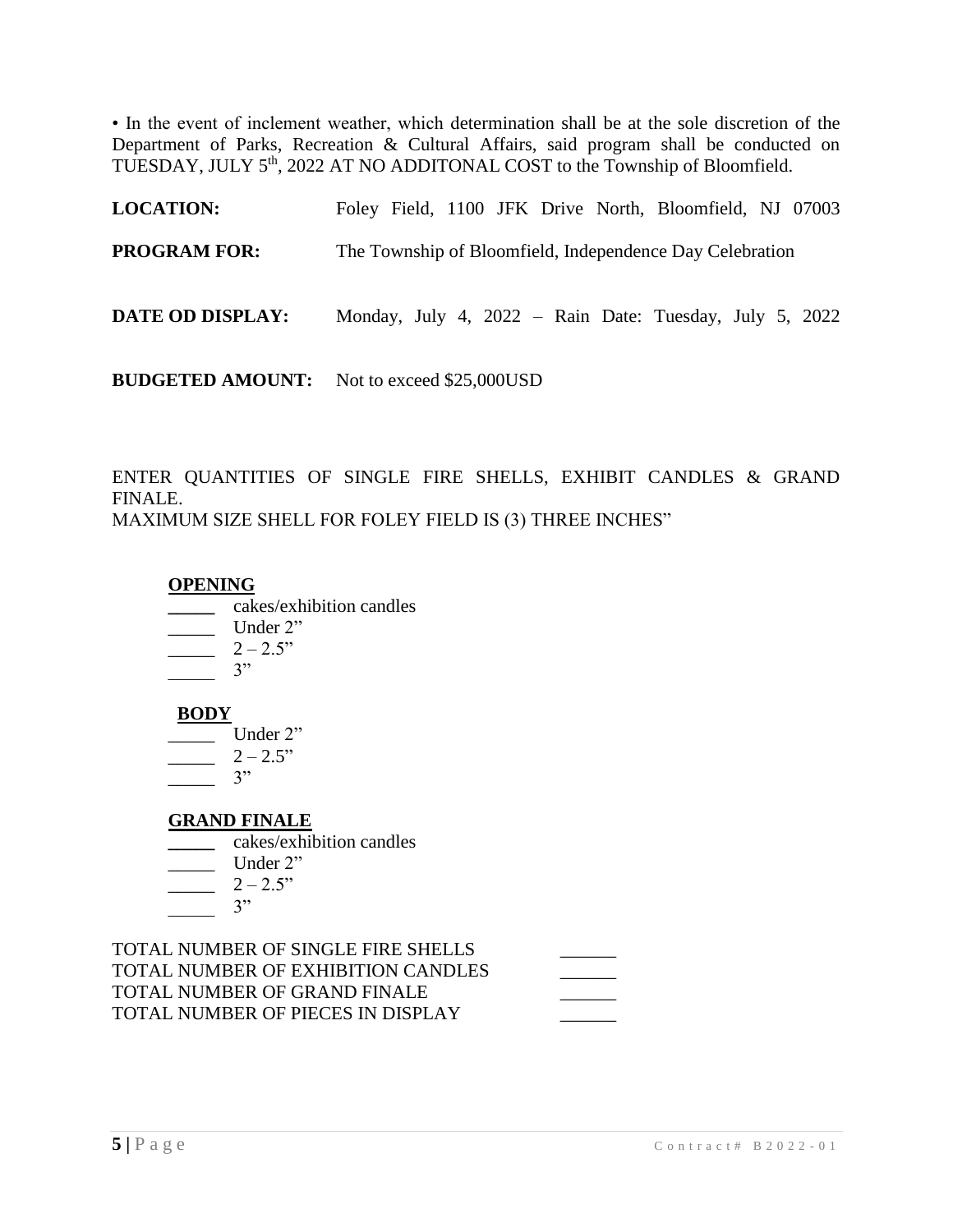# **STANDARDIZED SUBMISSION REQUIREMENTS FOR PROFESSIONAL SERVICES INFORMATION FOR PROFESSIONAL SERVICES ENTITIES**

# **Section 1.** *RECEIPT AND OPENING OF SUBMISSIONS*

### A. OWNER AND PROJECT

The Township of Bloomfield, Essex County, New Jersey (hereinafter called the "Township" invites submissions for the service(s) mentioned in the Public Notice for Solicitation.

#### B. TIME AND PLACE OF SUBMISSION OPENINGS

Township Clerk and/or his designated representative will receive submissions at the time and place mentioned in the Public Notice for Solicitation, and at such time and place will be publicly opened and read aloud.

### C. SUBMISSIONS NOT IN COMPLIANCE

The Township may waive any informality or reject any and/or all submissions, in accordance with the *Fair and Open Public Solicitation Process for Professional Service(s)* as set forth in N.J.S.A. 19:44A-20.5 et seq.

# D. WITHDRAWING SUBMISSIONS

Submissions forwarded to the Township Clerk and/or his/her designated representative before the time of opening of submissions may be withdrawn upon written application of the professional services entity who shall be required to produce evidence showing that they are or they represent the principal or principals involved in the submission. Submission may not be withdrawn within twenty-four (24) hours of the stipulated time of opening of submissions. Once submissions have been opened, they must remain firm for a period of sixty (60) days.

### **Section 2.** *QUALIFICATIONS OF PROFESSIONAL SERVICES ENTITIES* (RESPONSES MUST INCLUDE THE FOLLOWING INFORMATION)

#### **The standard submission requirements shall include:**

1. Names and roles of the individuals who will perform the services/tasks and descriptions of their experience with projects similar to the services contained herein including their education, degrees and certifications.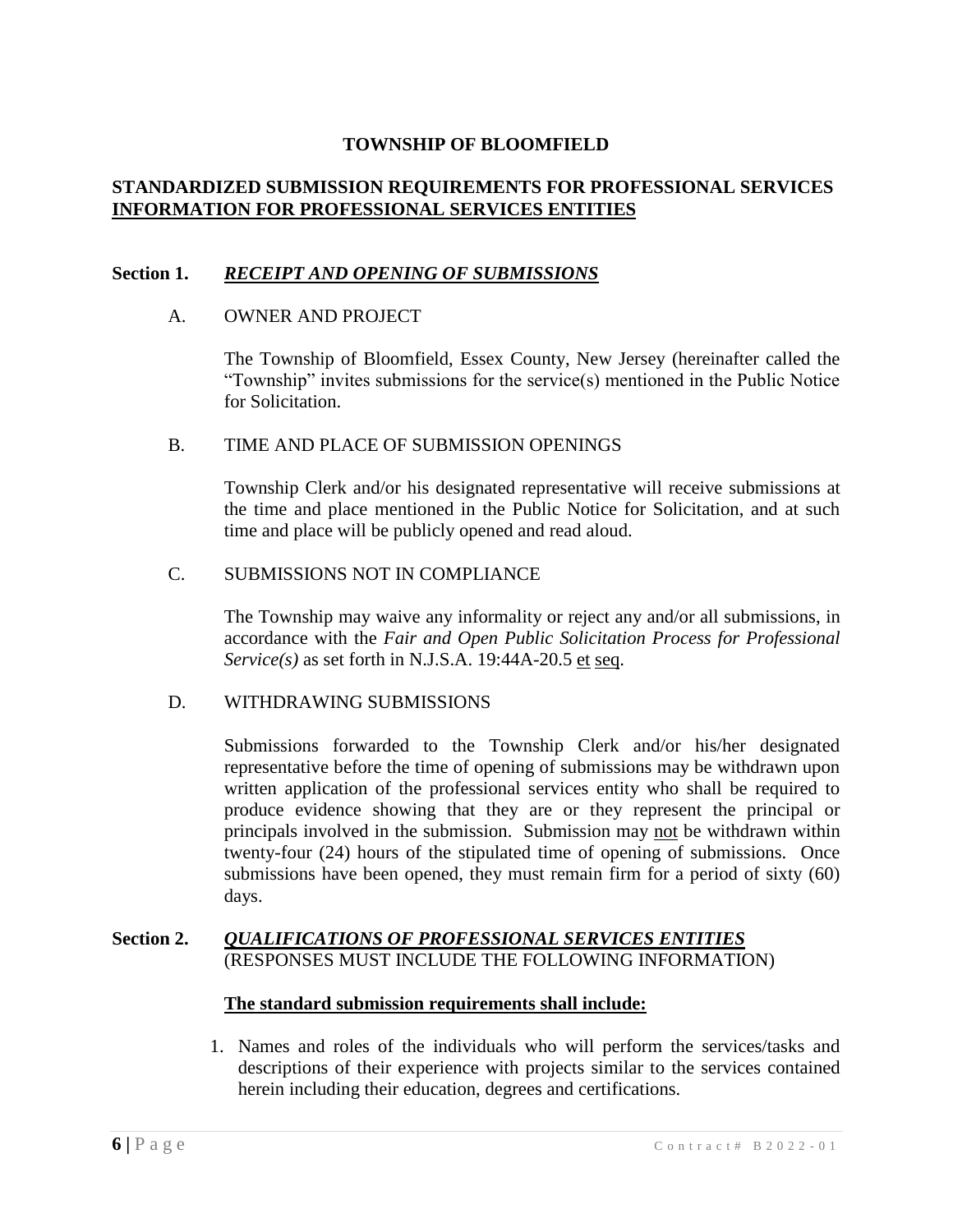- 2. References and record of success of same or similar service.
- 3. Description of ability to provide the services in a timely fashion (including staffing, familiarity and location of key staff).
- 4. Cost details; including the hourly rates of each of the individuals who will perform services and time estimates for each individual, all expenses and total cost of "not to exceed" amount.

# **Section 3.** *PREPARATION OF SUBMISSIONS*

# A. COMPLETION OF SUBMISSIONS

Each submission must be provided on a Standardized Submission Form as supplied in this submission package, and signed by the professional services entity or principal thereof and shall contain the name, address, and telephone number of the professionals services entity. All prices and amount must be written in ink or preferably typewritten. Each signatory to the submission must initial all erasures or corrections. **Each submission shall be contained in a sealed envelope addressed to the Township of Bloomfield, Township Clerk's Office, Municipal Plaza, Bloomfield, New Jersey 07003 and shall specify the Title/and or Service for which the submission is provided. The submission is to be clearly marked "Sealed Submission Enclosed" and must be delivered at the place and time required or mailed so as to be received prior to the opening time set in the advertisement. Submissions received after the hour indicated in the Public Notice for Solicitation or in unsealed envelopes shall not be considered.**

The Township will not be responsible for submissions forwarded through the U.S. Mail or any delivery service if lost in transit at any time before submission opening, or if hand-delivered to the incorrect location.

The submission shall be accompanied by (1) a Non-Collusion Affidavit, (2) a Disclosure of Ownership Form, (3) an Insurance Requirement Acknowledgment Form, (4) a Mandatory Equal Employment Opportunity Notice Acknowledgment, (5) a copy of the applicable Business Registration Certificate, (6) a Professional Services Entity Information Form, (7) a Qualifications of Submission, (8) Business Entity Disclosure Certificate (9) an Acknowledgment of Corrections, Additions and Deletions Form (10) Executed Letter of Transmittal, (11) Disclosure of Investment Activities in Iran, (12) Disclosure of Investigations and actions involving Service Entity.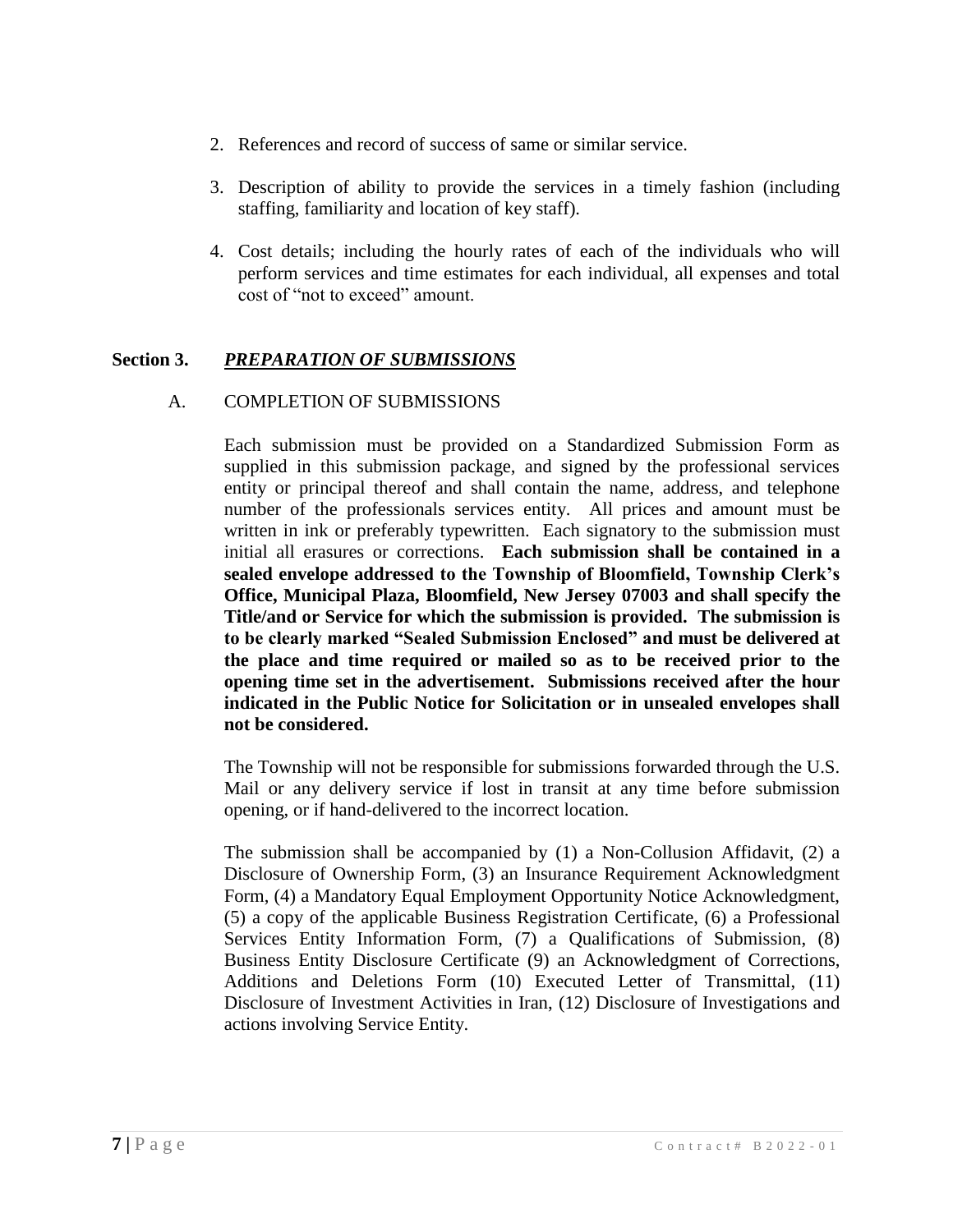# B. ERRORS IN SUBMISSIONS

If applicable, in the event there is a discrepancy between the unit prices and the extended totals, the unit prices shall govern or if between the correct sum of the extended totals and the total submission submitted, the correct sum shall govern. Amounts written in words shall govern over the amounts written in numerals.

# **Section 4.** *TIME FOR AWARD OF CONTRACT*

The Township shall award the contact or reject all submissions within such time as may be specified in the invitation for submission, but in no case more than sixty (60) days, except that the submissions of any professional services entities who consent thereto may, at the request of the Township, be held for consideration for such longer period as may be agreed.

The award of the Contract for this service will not be made unless the Township Chief Financial Officer has certified the necessary funds in a lawful manner.

# **Section 5.** *MODIFICATIONS OF SUBMISSIONS*

Any professional services entity may modify his submission by mail, courier or hand delivery at any time prior to the scheduled closing time for receipt of submissions. The communication should not reveal the submission price but should provide specific information regarding the addition to or subtraction from or other modification to the original submission so that the Township will not know the final price(s) or term(s) until the sealed submissions are opened.

# **Section 6.** *REJECTION OF SUBMISSIONS*

# A. MULTIPLE SUBMISSIONS NOT ALLOWED

More than one submission from an individual, a firm or partnership, a corporation or association of principals under the same or different names shall not be considered.

# B. UNBALANCED SUBMISSIONS

Submissions, which are obviously unbalanced, may be rejected at the option of the Township.

# C. RIGHT TO REJECT SUBMISSIONS

The right is reserved to reject any and all submissions in whole or in part if not in compliance with these requirements.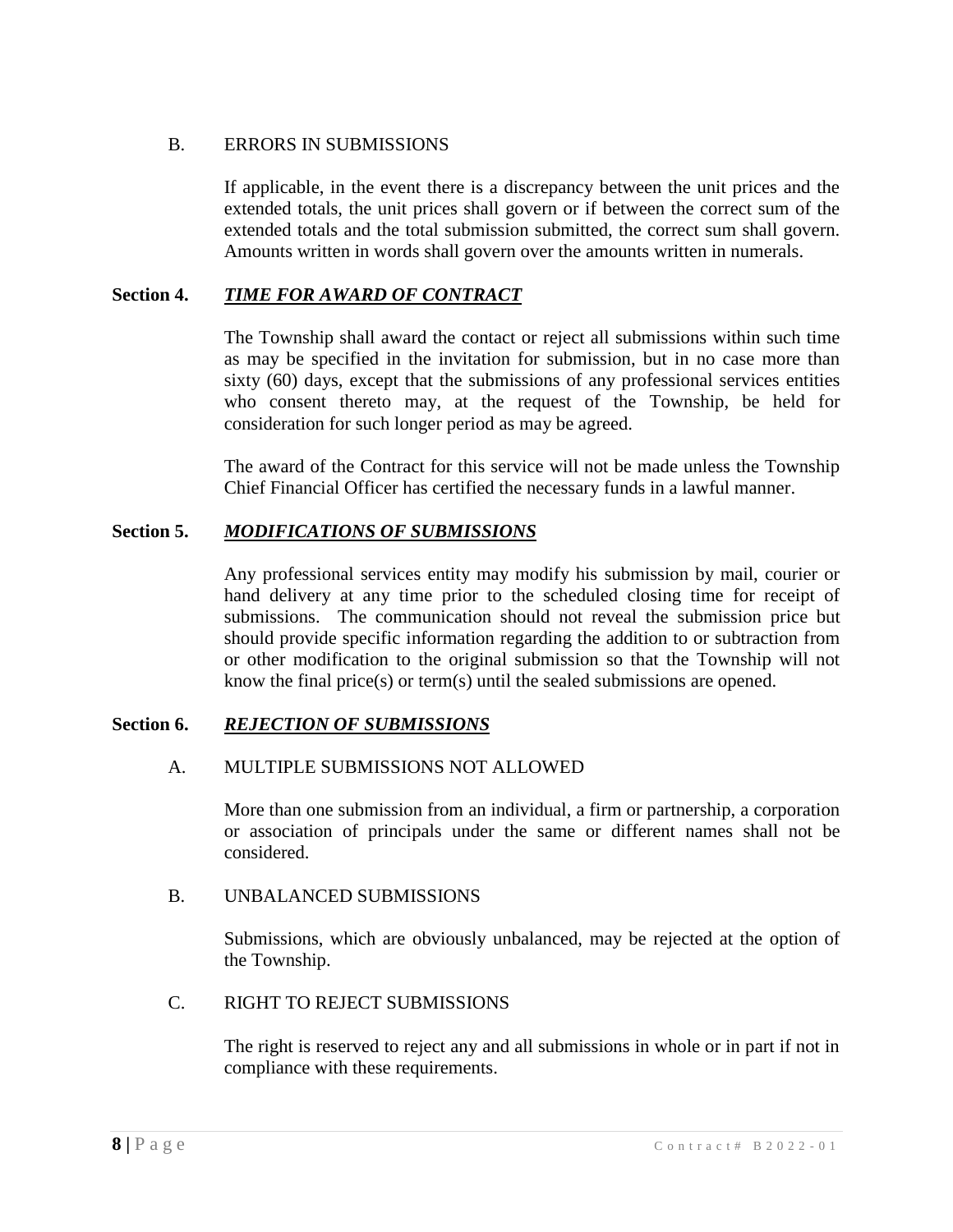### D. METHOD OF AWARD OF SUBMISSIONS

The right is reserved by the Township to award submissions on a "*service by service" basis, "per project" basis, in part or in whole* as determined by the Township.

### E. RIGHT TO WAIVE INFORMALITIES RESERVED

The Township expressly reserves the right to waive any informality in any submission, or to accept the submission, which is the Township's judgment serves its best interests.

### **Section 7.** *PROFESSIONAL SERVICES ENTITIY REFERRED TO LAWS*

- 1. Proposals will be evaluated by the Township on the basis of the most advantageous, price and other factors considered. The evaluation will consider:
	- a. Qualifications of the individuals who will perform the services/tasks and the amounts of their respective participation.
	- b. Experience and references.
	- c. Ability to perform the services/tasks in a timely fashion, including staffing and familiarity with the subject matter.
	- d. Cost consideration including, but not limited to, historical costs for similar professional services, expertise involved and comparable costs for comparable public entities.
	- e. Knowledge of the township and the subject matter to be addressed under the contract.
	- f. Other factors if demonstrated to be in the best interest of the Township.

#### **Section 8.** *MANDATORY FORMS*

The following forms shall be submitted with Proposal:

- 1. Affirmative Action Employee Information Report or Certificate of Employment Information Report.
- 2. Acknowledgment of Receipt of Addenda (if applicable).
- 3. Non-Collusion Affidavit.
- 4. Stockholder Disclosure Certification.
- 5. Business Entity Disclosure Certification.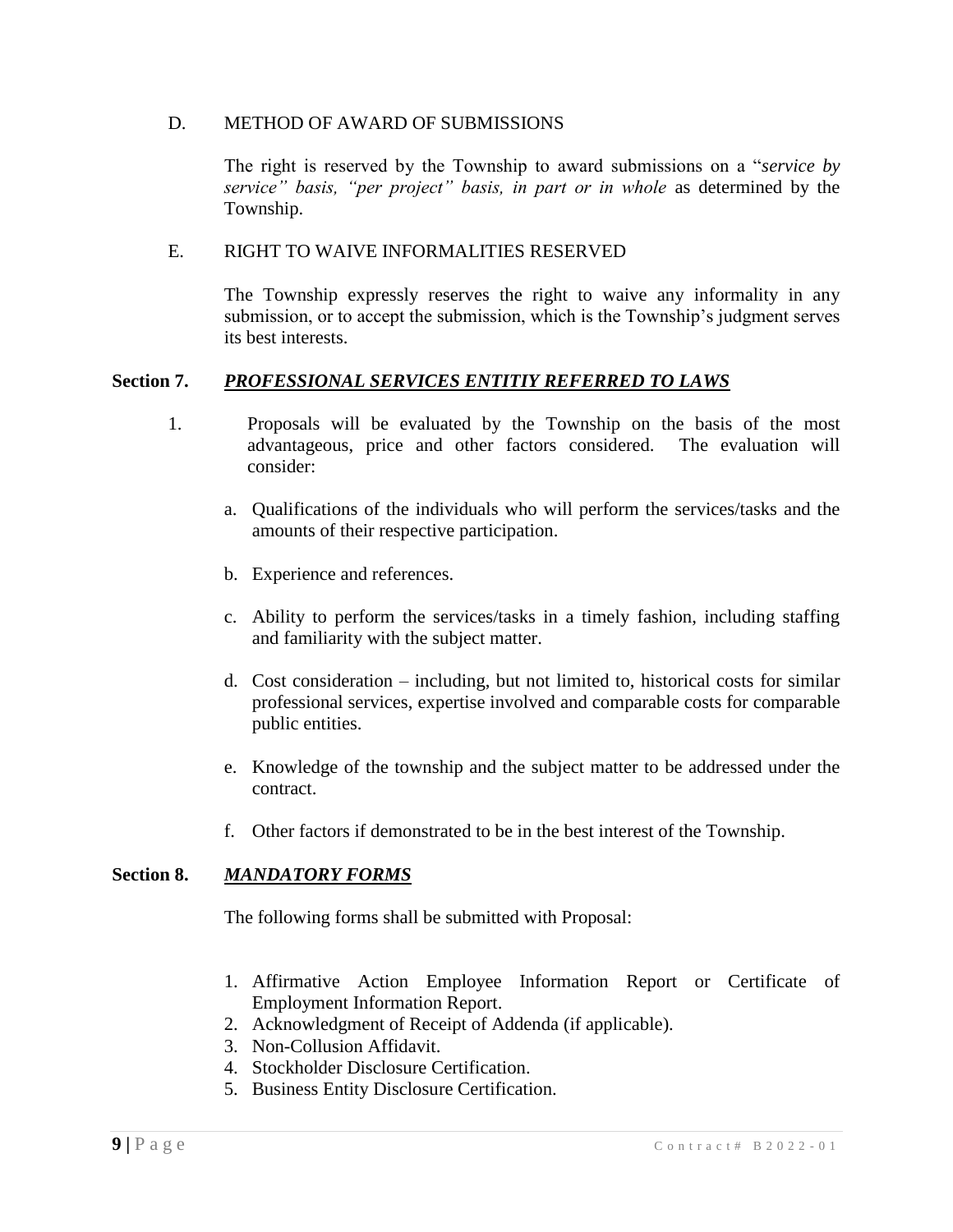- 6. Proposal Form.
- 7. New Jersey Business Registrations Certificate.
- 8. IRS W-9 Form.
- 9. Executed Letter of Transmittal.
- 10. Disclosure of Investment Activities in Iran.
- 11. Disclosure of Investigations and action involving Service Entity.

Failure to submit any one of the mandatory items shall be cause for rejection.

# **Section 9.** *PAYMENT*

Checks are processed by the Township of Bloomfield's Finance Department approximately on the  $30<sup>th</sup>$  day of each month. It is necessary that the approved signed vouchers be accompanied by an invoice and be submitted in advance of these dates.

#### **Section 10.** *TRANSITIONAL PERIOD*

In the event that a new contract has not been awarded prior to the contract expiration date, it shall be incumbent upon the professional services entity to continue the contract under the same terms and conditions until a new contract(s) can be completely operational. At no time shall this transition period extend more than thirty (30) days beyond the expiration date of the contract.

#### **Section 11.** *FACSIMILE DOCUMENTS PROVIDED IN A SUBMISSION*

Under no circumstances, on submission documents requiring authorized signatures, will the Township accept documents provided through facsimile machines.

# **Section 12.** *CONTRACT COMPLIANCE AND EQUAL EMPLOYMENT OPPORTUNITY IN PUBLIC CONTRACTS*

Professional services entities are required to comply with the requirements of N.J.S.A. 10:5-31 et seq. and N.J.A.C. 17:27 et seq.

#### **Section 13.** *GENERAL REQUIREMENTS/INFORMATION*

The professional services entity shall guarantee any and all material and services supplied under these specifications. Defective or inferior items shall be replaced at the expense of the professional services entity.

It is understood by the professional services entity that this submission is provided on the basis of standardized submission requirements prepared by Township and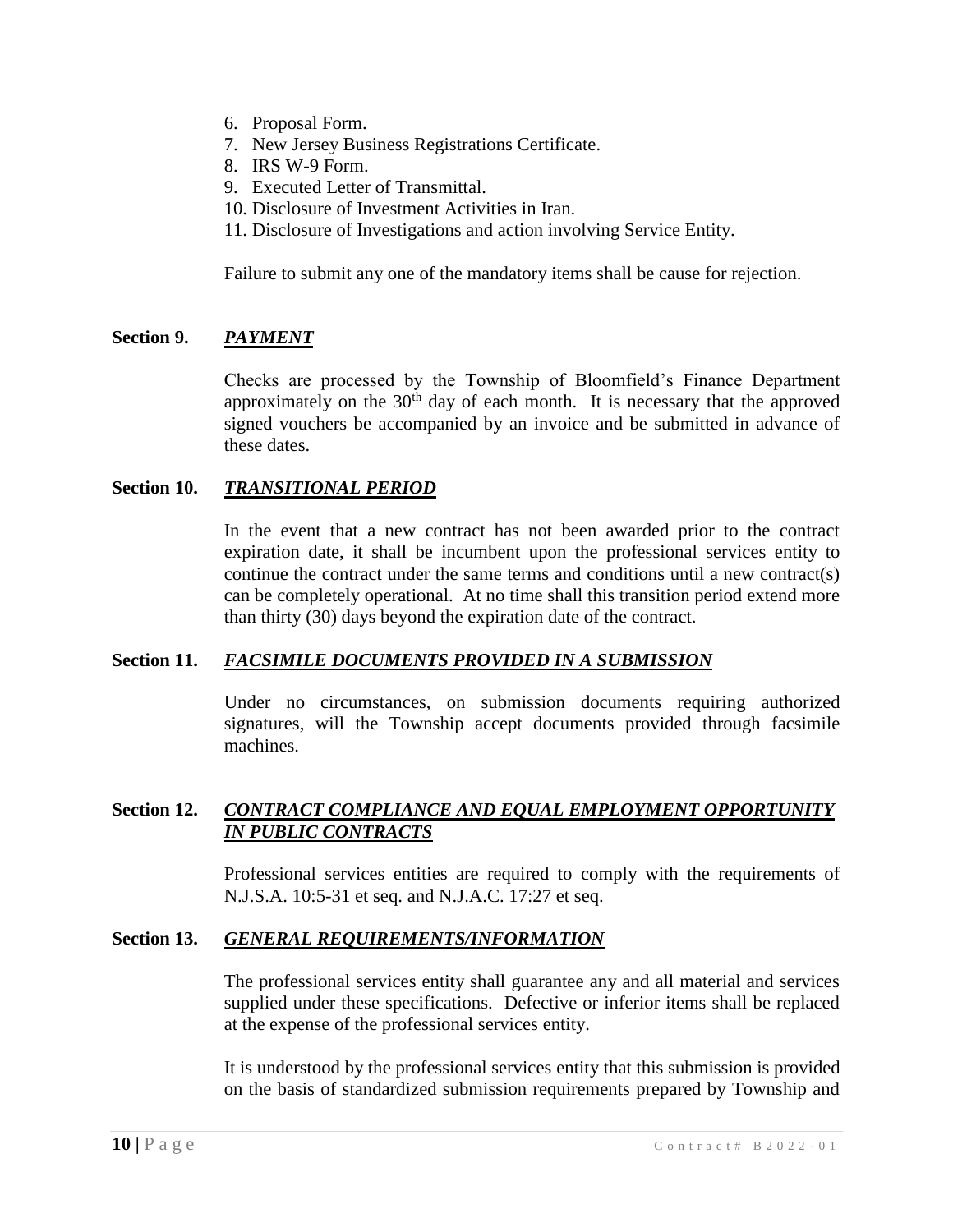the fact that any professional services entity is not familiar with these standardized submission requirements or conditions will not be accepted as an excuse.

# **NO MINIMUM PAYMENT IS IMPLIED OR GUARANTEED.**

# **THE TOWNSHIP RESERVES THE RIGHT TO CANCEL ANY CONTRACT ENTERED INTO UPON THIRTY (30) DAYS NOTICE.**

Contract Term: Pursuant to N.J.S.A 40A:11-3(b), …"contracts for professional services pursuant to subparagraph (i) of paragraph (a) subsection (1) of section 5 of P.L. 1971, c.198 (N.J.S.A. 40A:11-5) may be awarded for a period not exceeding twelve (12) consecutive months."

# **Section 14.** *CONTRACT TERMS AND CONDITIONS*

- 1. The term of this agreement is to be a period of 12 months commencing on the date of the award of the Contract by the Township Council and ending December 31, 2021.
- 2. Respondent's Proposal shall remain valid for a period of ninety (90) days after submission and will be considered as a binding offer to perform the required services.
- 3. Respondents shall comply with all Local, State and Federal directives, orders and laws as applicable to this Proposal.
- 4. The successful Respondent shall not assign or transfer this agreement to any other person or company without prior consent and approval in writing from the Township of Bloomfield.
- 5. More than one (1) Proposal from the same Firm under the same or different name shall not be considered. A Respondent submitting more than one (1) Proposal will cause the rejection of all the Proposals of said consultant. If there is a reason for believing that collusion exists amongst bidders, those Proposals shall be rejected and participants shall not be considered for any future Proposal submissions.
- 6. All Proposals and documents submitted to the Township of Bloomfield in response to this RFP shall become the property of the Township of Bloomfield and are subject to the open public records act of the State of New Jersey, after contract is awarded.
- 7. Be advised that the Township of Bloomfield may secure background information based upon the references provided in this RFP.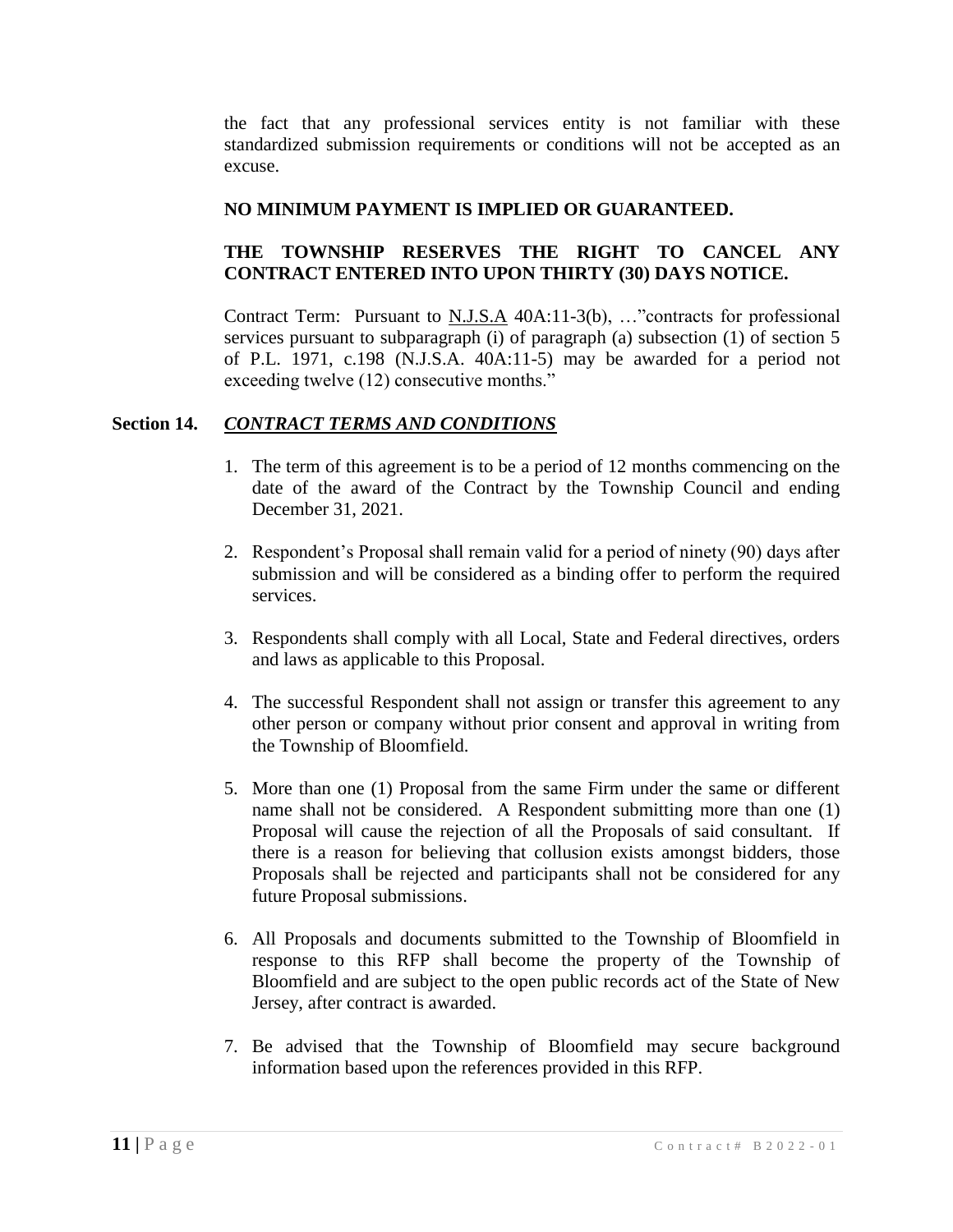8. The Township of Bloomfield shall determine at the time of an award of Contract with "not to exceed" amount of the term of the Contract.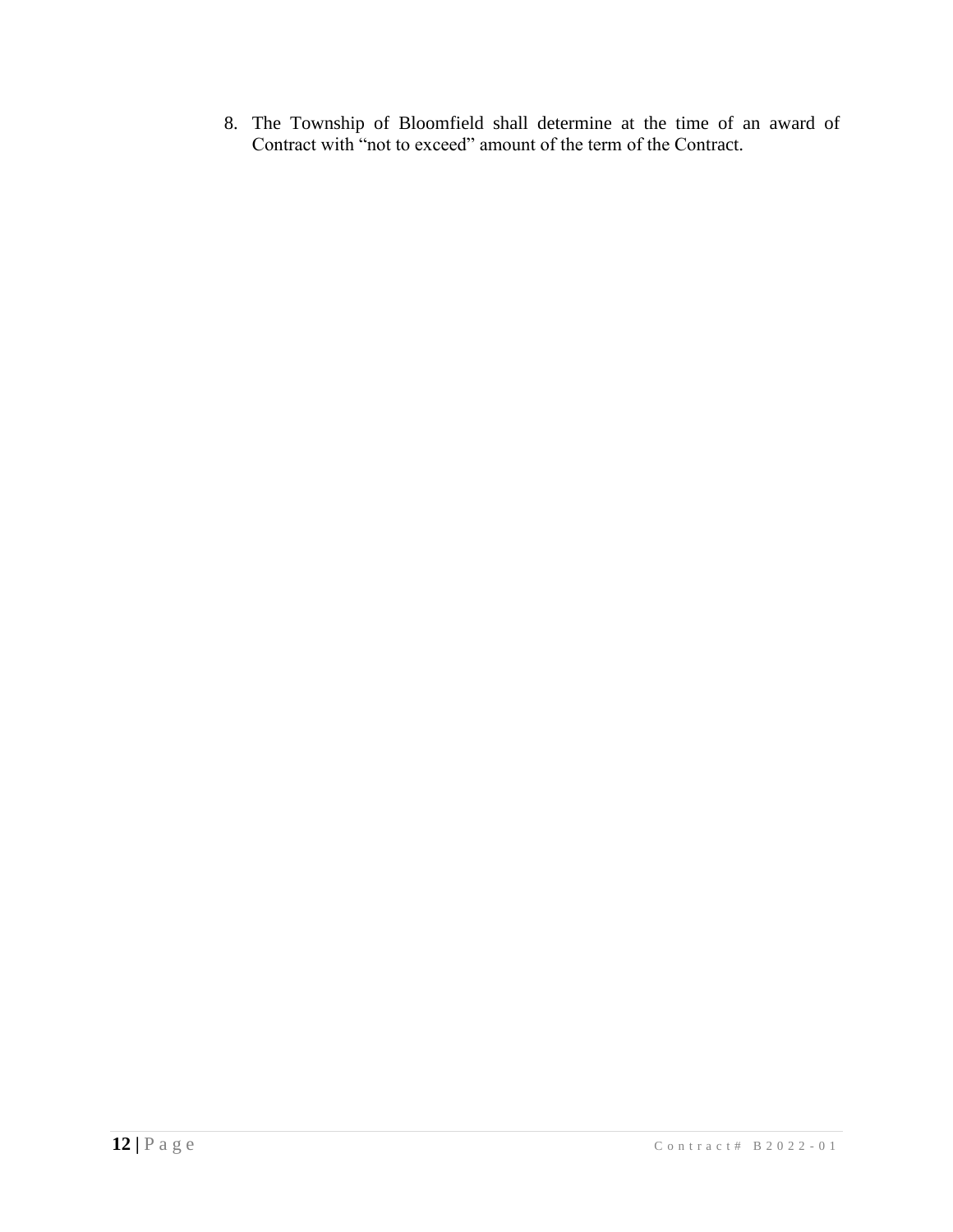# *CHECKLIST*

### **The following items, as indicated below (X), shall be provided with the receipt of sealed submissions:**

| 1. | <b>Non-Collusion Affidavit</b>                                      | $\underline{\mathbf{X}}$        |
|----|---------------------------------------------------------------------|---------------------------------|
| 2. | Disclosure of Ownership Form                                        | $\frac{X}{X}$                   |
| 3. | Insurance Requirement Acknowledgment Form                           |                                 |
| 4. | <b>Mandatory Equal Employment Opportunity</b>                       |                                 |
|    | Notice Acknowledgment                                               |                                 |
|    | 5. Americans with Disabilities Act of 1990                          | $\frac{X}{X}$                   |
|    | 6. Executed Letter of Transmittal                                   |                                 |
|    | 7. Firm's Affidavit of No Disciplinary Sanctions or                 |                                 |
|    | Professional Negligence                                             |                                 |
|    | 8. Disclosure of Investment Activities in Iran                      | $\frac{\mathbf{X}}{\mathbf{X}}$ |
|    | 9. Disclosure of Investigations and actions involving               |                                 |
|    | <b>Service Entity</b>                                               | $\underline{X}$                 |
|    | 10. Copy of your <b>Business Registration Certificate</b> as issued |                                 |
|    | by the State of New Jersey, Department of Treasury,                 |                                 |
|    | Division of Revenue                                                 |                                 |
|    | 11. Professional Service Entity Information Form                    | $\frac{X}{X}}{X}$               |
|    | 12. Qualifications Submission                                       |                                 |
|    | 13. Business Entity Disclosure Certificate                          |                                 |
|    | 14. Acknowledgment of Corrections, Additions or Deletions Form X    |                                 |
|    | 15. Authorized signatures on all forms                              |                                 |
|    | 16. Hold Harmless Acknowledgement                                   | Χ                               |

#### **Reminder:**

**Please Note this Additional Requirement: All Bidders shall submit one (1) unbound copy and one (1) electronic copy in the form of a CD or Thumb Drive proposal to the Municipal Clerk's Office, 1 Municipal Plaza, Room 214, Bloomfield, NJ 07003**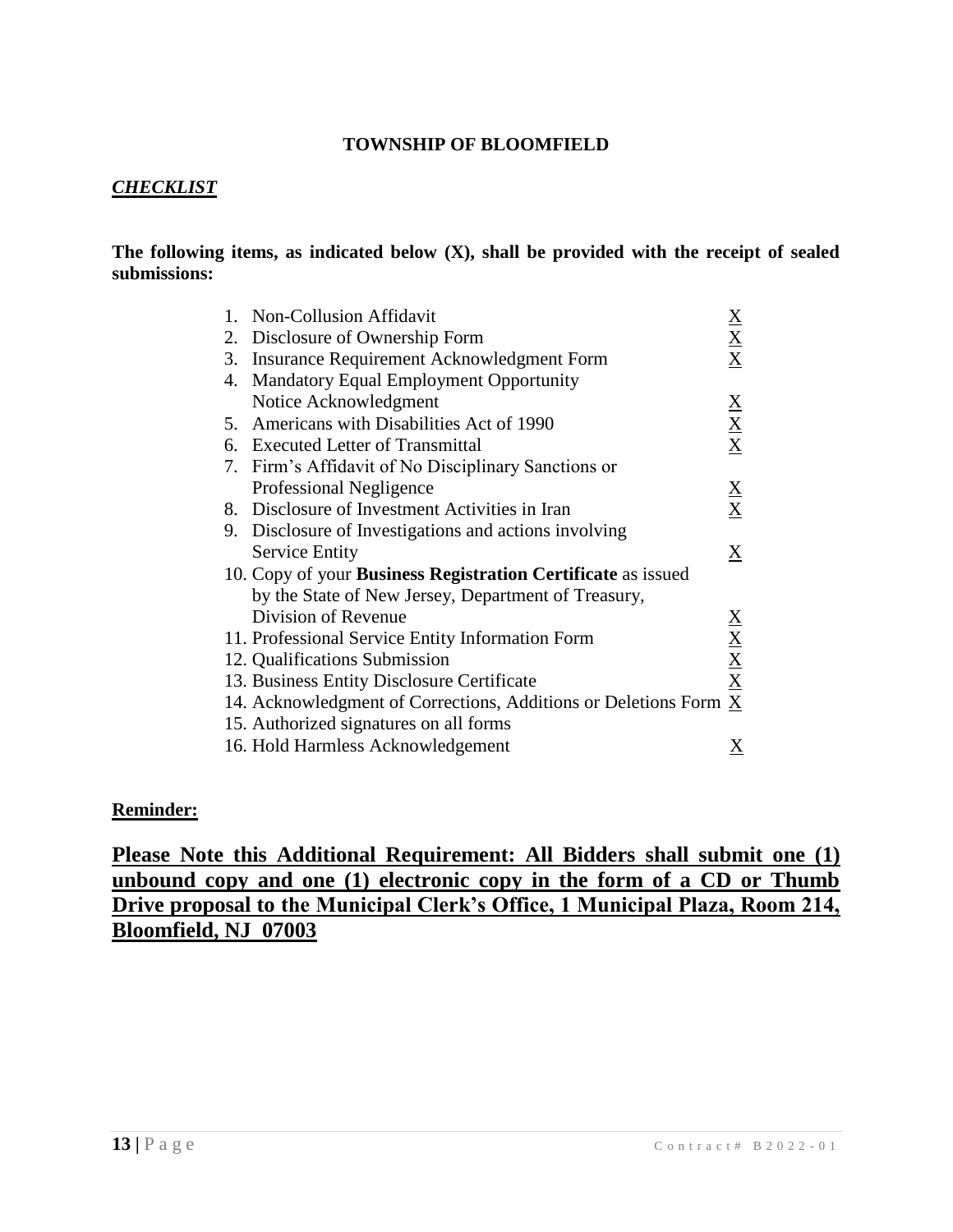# *MANDATORY EQUAL EMPLOYMENT OPPORTUNITY LANGUAGE N.J.S.A. 10:5-31 ET SEQ. AND N.J.A.C. 17:27 ET SEQ.*

### **GOODS, PROFESSIONAL SERVICES AND GENERAL SERVICE CONTRACTS**

During the performance of this contract, the contractor agrees as follows:

The contractor or subcontractor, where applicable, will not discriminate against any employee or applicant for employment because of age, race, creed, color, national origin, ancestry, marital status, affectional or sexual orientation or sex. Except with respect to affectional or sexual orientation, the contractor will take affirmative action to ensure that such applicants are recruited and employed, and that employees are treated during employment, without regard to their age, race, creed, color, national origin, ancestry, marital status, affectional or sexual orientation or sex. Such action shall include, but not be limited to the following: employment, upgrading, demotion or transfer; demotion or transfer; recruitment or recruitment advertising; layoff or termination; rates of pay or other forms of compensation; and selection for training, including apprenticeship. The contractor agrees to post in conspicuous places, available to employees and applicants for employment, notices to be provided by the Public Agency Compliance Officer setting forth provisions of this non-discrimination clause.

The contract or subcontractor, where applicable will, in all solicitations or advertisements for employees placed by or on behalf of the contractor, state that all qualified applications will receive consideration for employment without regard to age, race, creed, color national origin, ancestry, marital status, affectional or sexual orientation or sex.

The contractor or subcontractors, where applicable, will send to each labor union or representative or workers with which it has a collective bargaining agreement or other contract or understanding, a notice, to be provided by the agency contracting officer advising the labor union or workers' representative of the contractor's commitments under this act and shall post copies of the notice in conspicuous places available to employees and applicants for employment.

The contractor or subcontractor, where applicable, agrees to comply with the regulations promulgated by the Treasurer pursuant to **N.J.S.A. 10:5-31** et seq., as amended and supplemented from time to time and the Americans with Disabilities Act.

The contractor or subcontractor agrees to attempt in good faith to employ minority and female workers consistent with the applicable county employment goals established in accordance with **N.J.A.C. 17:27-5.2**, or a binding determination of the applicable county employment goals determined by the Division, pursuant to **N.J.A.C. 17:27-5.2**.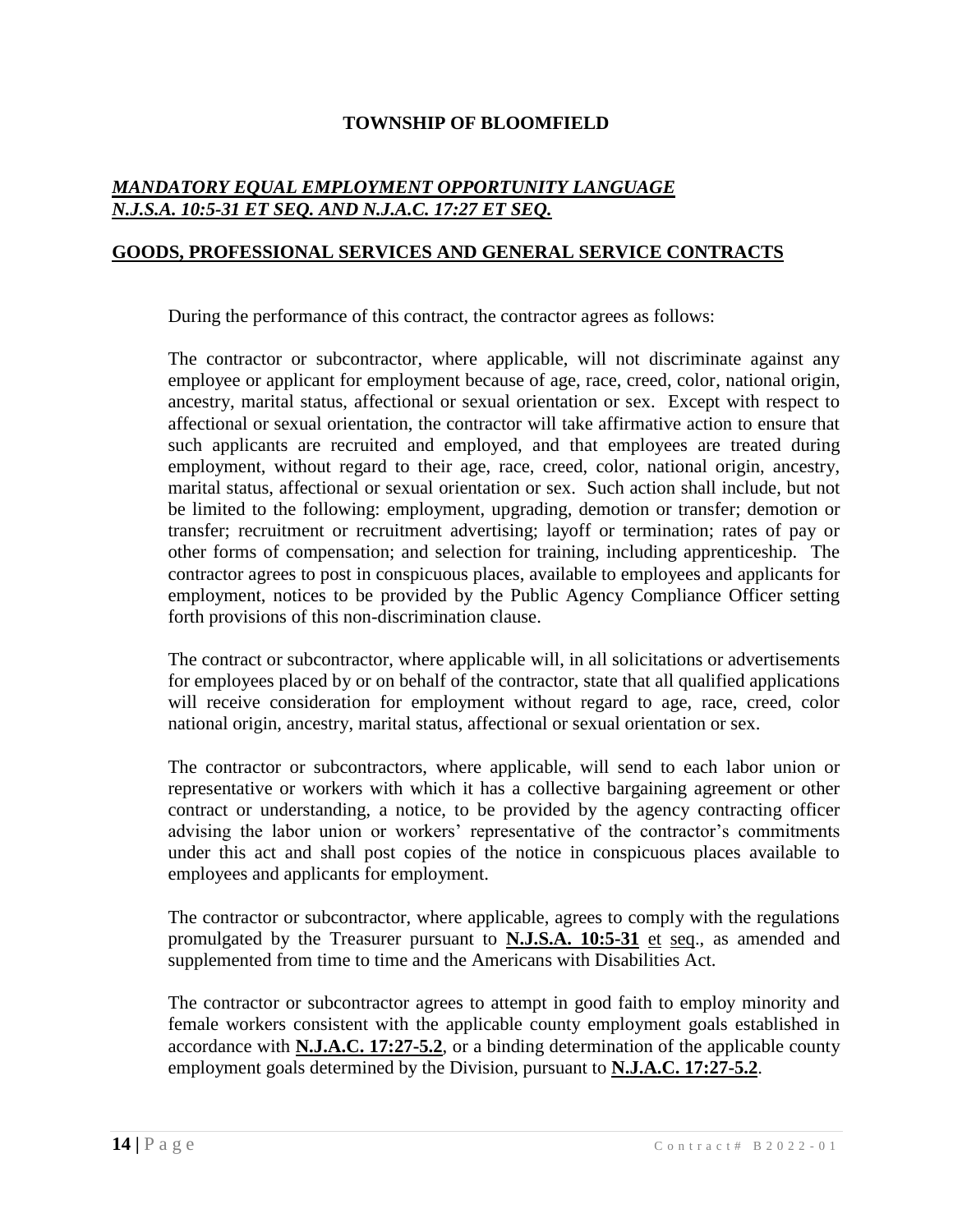The contractor or subcontractor agrees to inform in writing its appropriate recruitment agencies including, but not limited to, employment agencies, placement bureaus, colleges, universities, labor unions, that it does not discriminate on the basis of age, race, creed, color, national origin, ancestry, marital status, affectional or sexual orientation, or sex, and that it will discontinue to use of any recruitment agency which engages in direct or indirect discriminatory practices

The contractor or subcontractor agrees to revise any of its testing procedures, if necessary, to assure that all personnel testing conforms with the principles of job-related testing, as established by the statutes and court decisions of the State of New Jersey and as established by applicable Federal law and applicable Federal court decisions.

The contractor shall submit to the public agency, after notification of award but prior to execution of a goods and services contract, one of the following three documents:

Letter of Federal Affirmative Action Plan Approval

Certificate of Employee Information Report

Employee Information Report Form AA302

The contractor and its subcontractor shall furnish such reports or other documents to the Division of Contract Compliance & EEO as may be requested by the Division from time to time in order to carry out the purposes of these regulations, and public agencies shall furnish such information as may be requested by the Division of Contract Compliance & EEO for conducting a compliance investigation pursuant to **Subchapter 10 of the Administrative Code at N.J.A.C. 17:27**.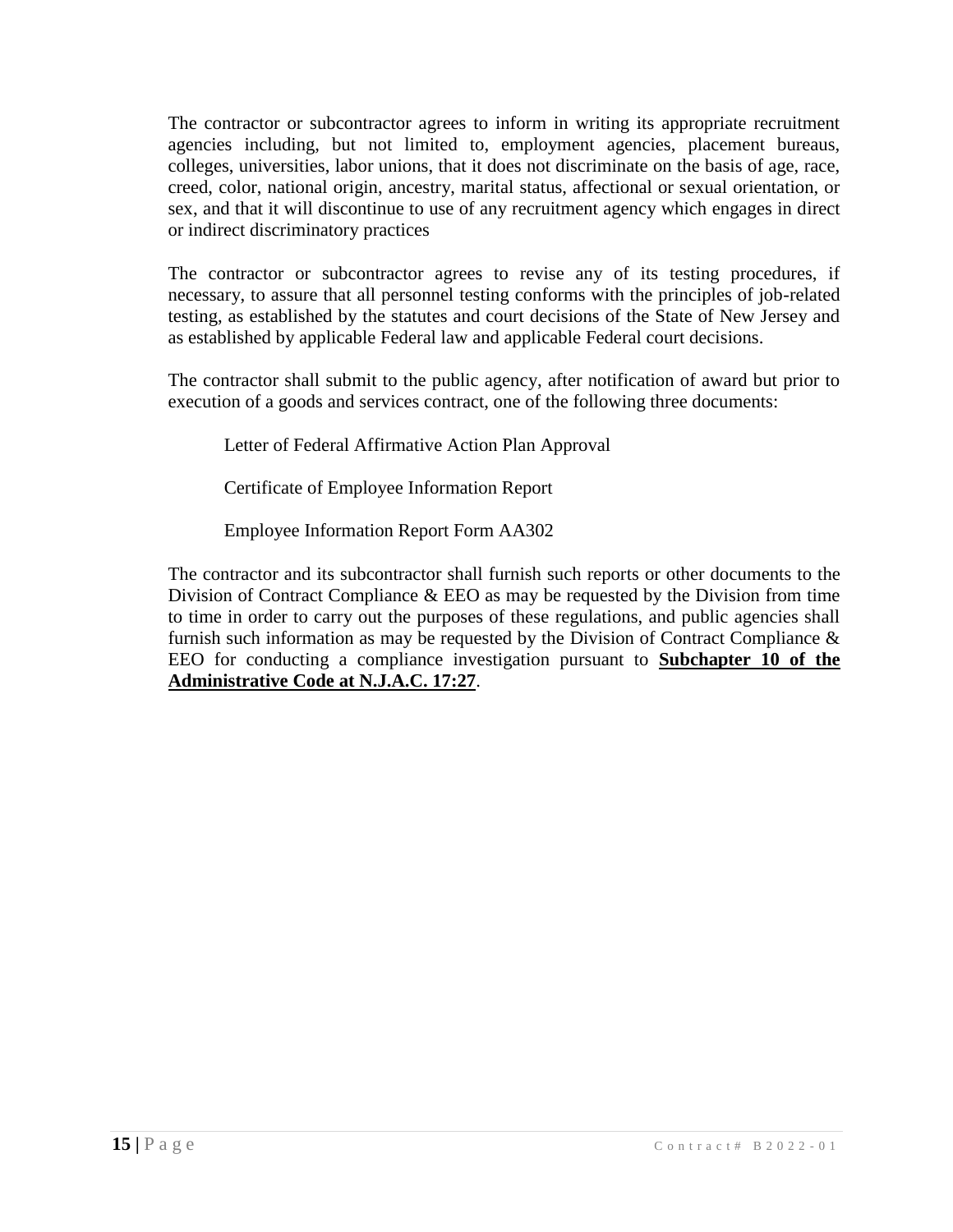# *NON-COLLUSION AFFIDAVIT*

| <b>STATE OF NEW JERSEY</b>      |                                                                                               |     |
|---------------------------------|-----------------------------------------------------------------------------------------------|-----|
| <b>COUNTY OF ESSEX</b>          | :SS.                                                                                          |     |
|                                 |                                                                                               |     |
|                                 |                                                                                               |     |
|                                 | $\frac{1}{2}$ in the County of $\frac{1}{2}$                                                  | and |
|                                 | the State of New Jersey, of full age, being duly sworn according to law on my oath depose and |     |
| say that:                       |                                                                                               |     |
| $I$ am $\overline{\phantom{a}}$ |                                                                                               |     |

the Professional Service Entity making the submission for the above named Service, and that I executed the said submission with full authority to do so; that the Professional Service Entity has not, directly or indirectly, entered into any agreements, participated in any collusion, or otherwise taken any action in restraint of fair and open competition in connection with the above named Service; and that all statements contained in said submission and in this affidavit are true and correct, and made with full knowledge that the Township of Bloomfield relies upon the truth of the statements contained in said submission and in the statements contained in this affidavit in awarding the contract for said Service.

of the firm of \_\_\_\_\_\_\_\_\_\_\_\_\_\_\_\_\_\_\_\_\_\_\_\_\_\_\_\_\_\_\_\_\_\_\_\_\_\_\_\_\_\_\_\_\_\_\_\_\_\_\_\_\_\_\_\_\_\_\_\_\_\_\_\_\_\_

I further warrant that no person or selling agency has been employed or retained to solicit or secure such contract upon an agreement or understanding for commission, percentage, brokerage or contingent fee.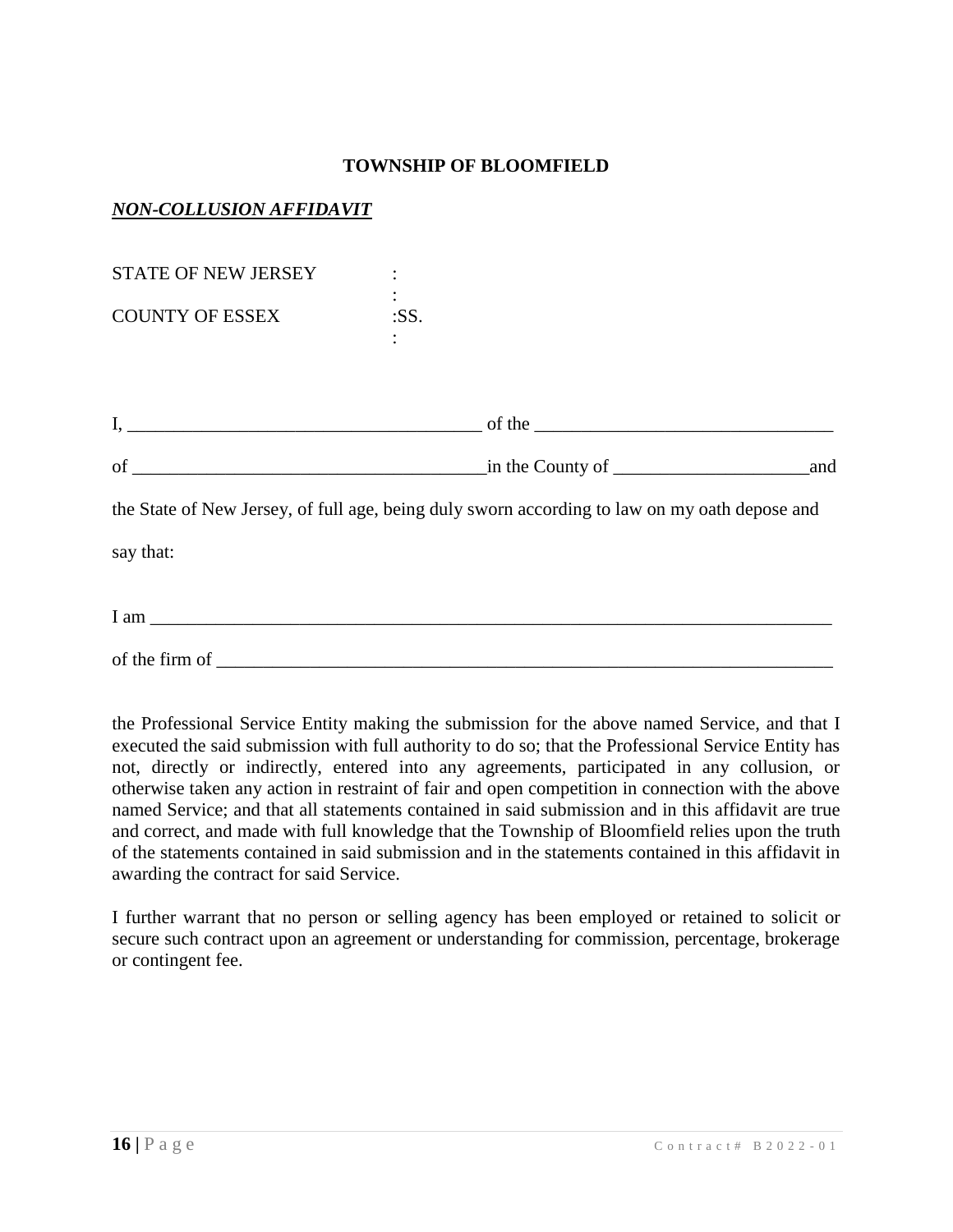|      | Subscribed and sworn to before me |    |
|------|-----------------------------------|----|
| this | day of                            | 20 |

Notary Public (Signature of Professional)

State of \_\_\_\_\_\_\_\_\_\_\_\_\_\_\_\_\_\_\_\_\_\_\_\_\_\_\_\_\_\_\_\_\_\_

\_\_\_\_\_\_\_\_\_\_\_\_\_\_\_\_\_\_\_\_\_\_\_\_\_\_\_\_\_\_\_\_\_\_\_\_\_\_\_\_\_

My Commission Expires\_\_\_\_\_\_\_\_\_\_\_\_\_\_\_\_\_\_\_\_\_ \_\_\_\_\_\_\_\_\_\_\_\_\_\_\_\_\_\_\_\_\_\_\_\_\_\_\_\_\_\_

(Type or print name of Affiant and Title under signature)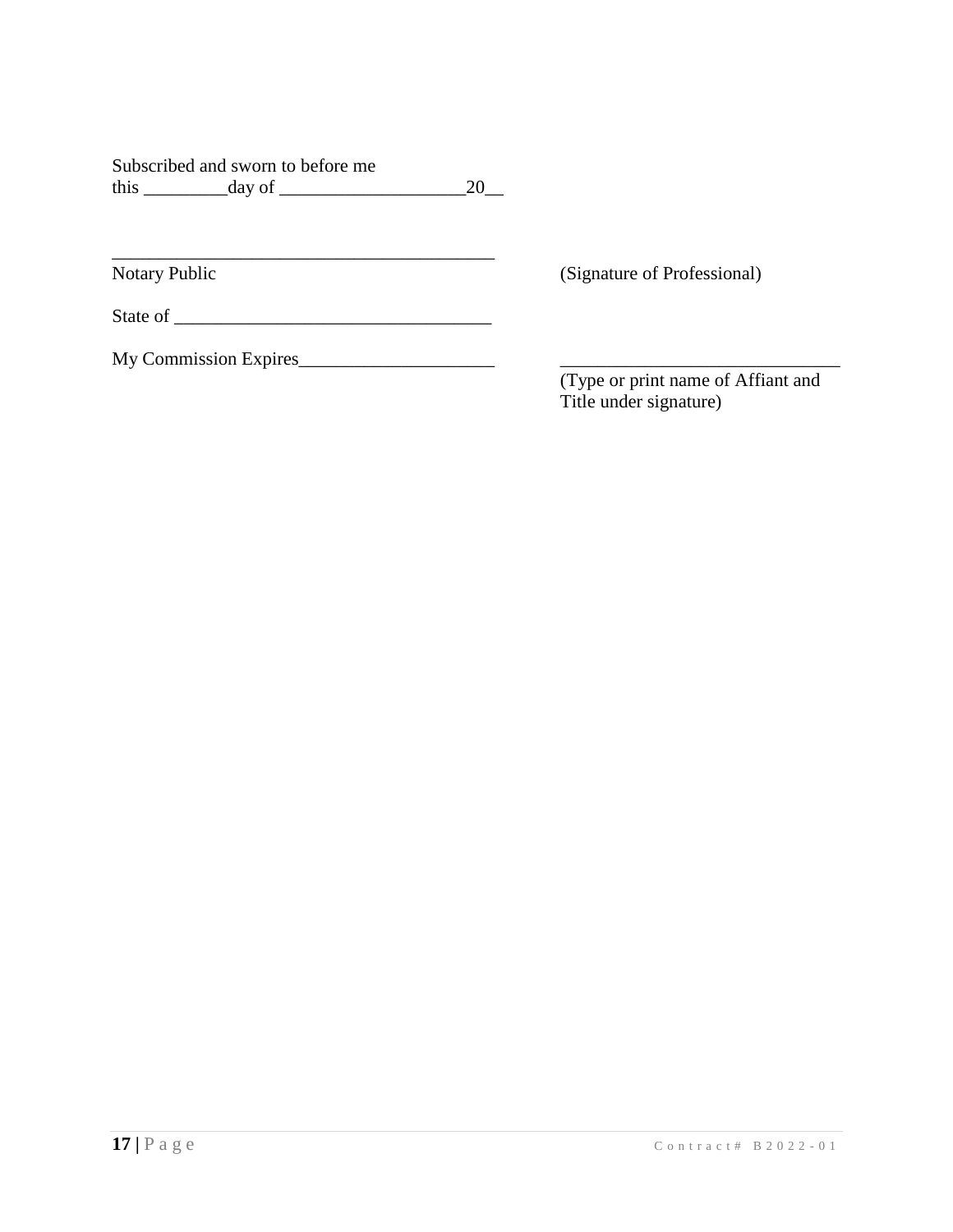# *DISCLOSURE OF OWNERSHIP FORM*

N.J.S.A. 52:25-24.2 reads in part that "no corporation or partnership shall be awarded any contract by the State, County, Municipality or School District, or any subsidiary or agency thereof, unless prior to the receipt of the submission of the corporation or partnership, there is provided to the public contracting unit a statement setting forth the names and addresses of all individual who own 10% or more of the stock or interest in the corporation or partnership"

- 1. If the professional service entity is a *partnership*, then the statement shall set forth the names and addresses of all partners who own a 10% or greater interest in the partnership.
- 2. If the professional service entity is a *corporation*, then the statement shall set forth the names and addresses of all stockholders in the corporation who own 10% or more of its stock of any class.
- 3. If a corporation owns all or part of the stock of the corporation or partnership providing the submission, then the statement shall include a list of the stockholders who own 10% or more of the stock of any class of that corporation.
- 4. If the professional service entity is other than a corporation or partnership, the contractor shall indicate the form or corporate ownership as listed below.

#### **COMPLETE ONE OF THE FOLLOWING STATEMENTS:**

I. Stockholders or Partners owning 10% or more of the company providing the submission:

|   | Name: | Address:                                                                             |
|---|-------|--------------------------------------------------------------------------------------|
|   |       |                                                                                      |
|   |       |                                                                                      |
|   |       |                                                                                      |
|   |       |                                                                                      |
| П |       | No Stockholder or Partner owns 10% or more of the company providing this submission: |
|   |       |                                                                                      |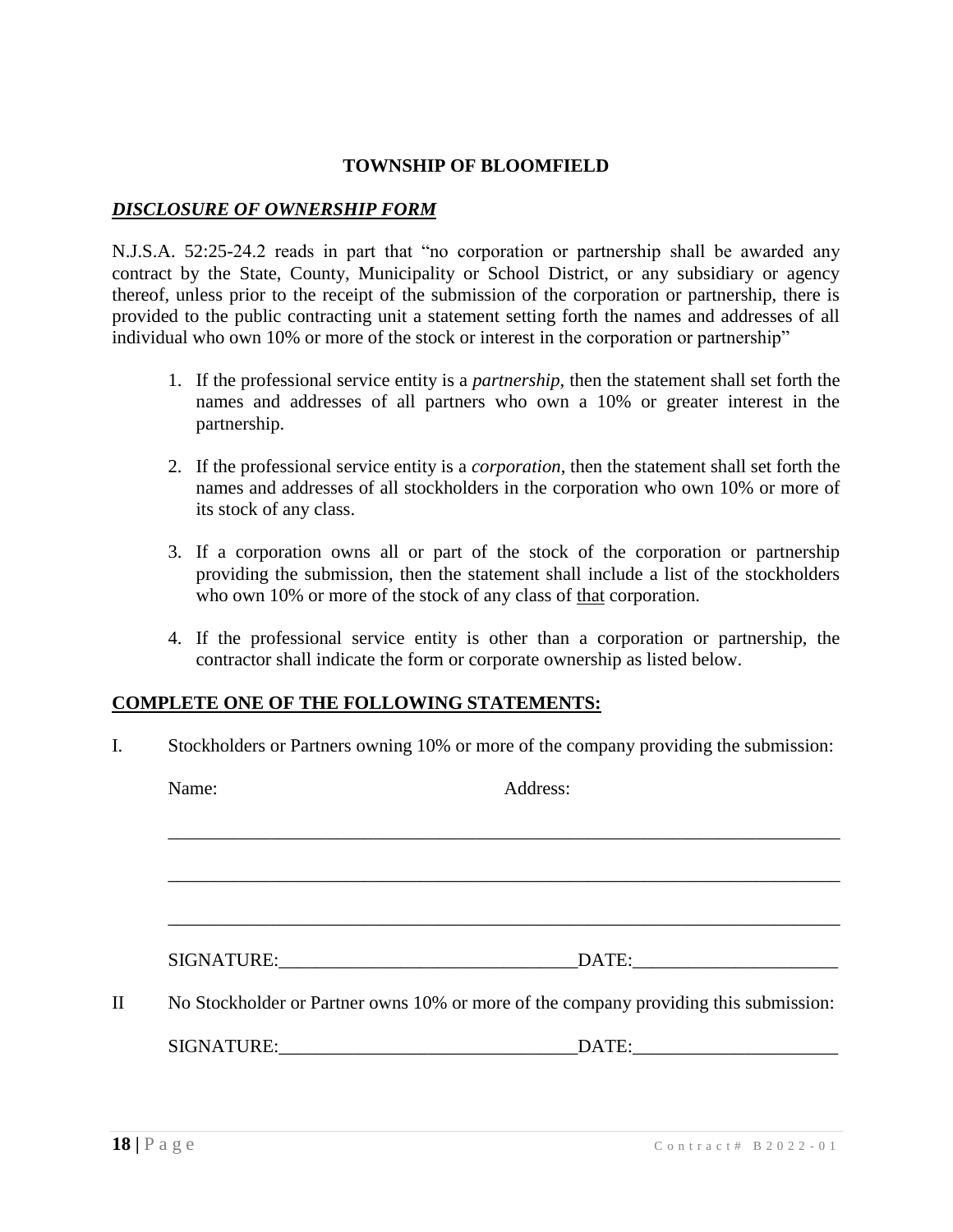III. Submission is being provided by an individual who operates as a sole proprietorship:

| <b>SIGNATURE:</b><br>. <u>. .</u> |
|-----------------------------------|
|-----------------------------------|

IV. Submission is being provided by a corporation or partnership that operates as a (check one of the following):

|            | Limited Partnership           | <b>Limited Liability Corporation</b> |
|------------|-------------------------------|--------------------------------------|
|            | Limited Liability Partnership | Subchapter S Corporation             |
| SIGNATURE: |                               | DATE:                                |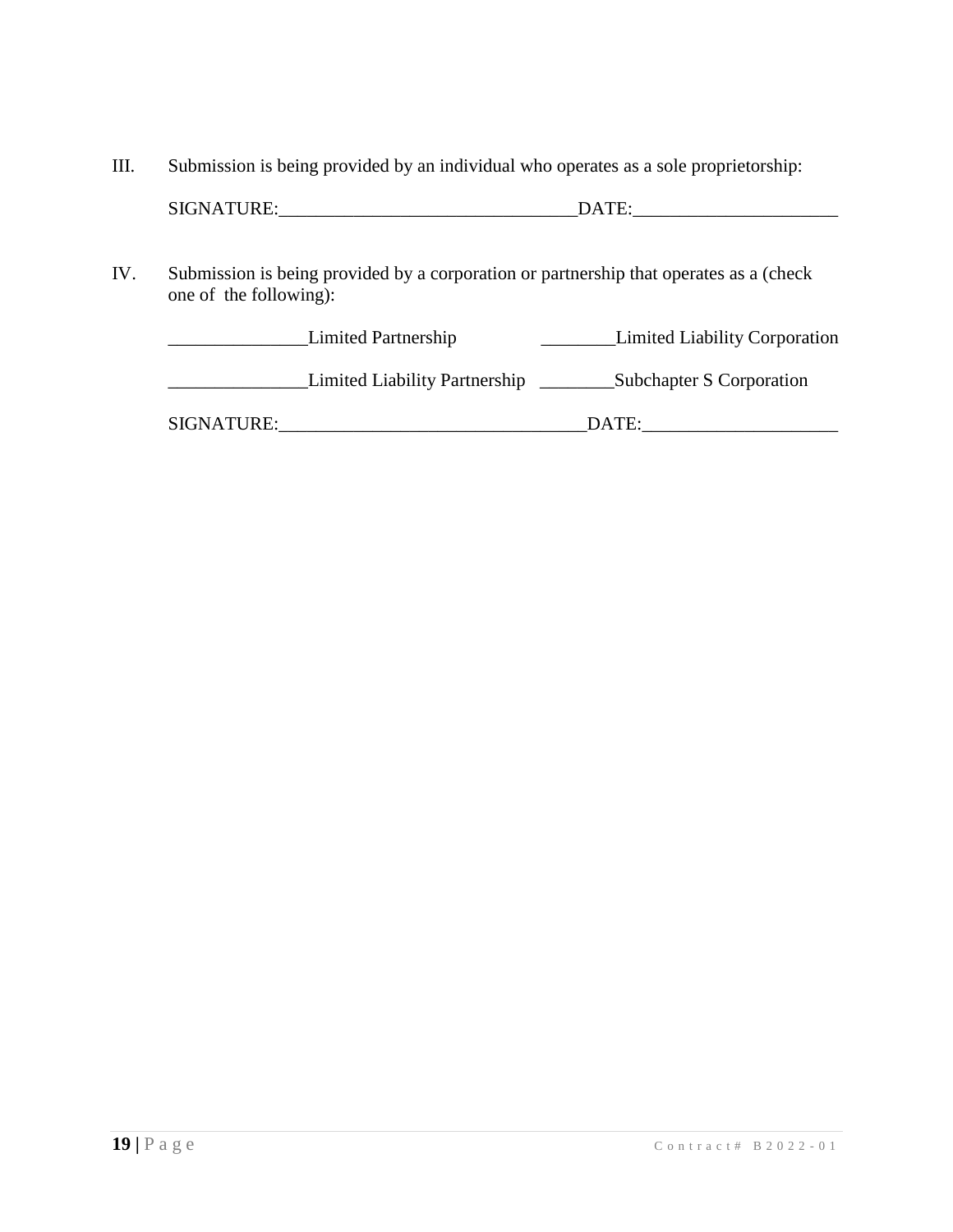# *INSURANCE REQUIREMENTS AND ACKNOWLEDGEMENT FORM*

Certificate(s) of Insurance shall be filed with Township Clerk's Office upon award of contract by the Mayor and Council.

The minimum amount of insurance to be carried by the Professional Service Entity shall be as follows:

### PROFESSIONAL LIABILITY INSURANCE

Limits shall be a minimum of \$1,000,000.00 for each claim and \$1,000,000.00 aggregate each policy period.

\_\_\_\_\_\_\_\_\_\_\_\_\_\_\_\_\_\_\_\_\_\_\_\_\_\_\_\_\_\_\_\_\_\_\_\_\_\_\_\_\_\_\_\_\_\_\_\_\_ \_\_\_\_\_\_\_\_\_\_\_\_\_\_\_\_\_\_\_\_\_\_\_\_\_\_\_\_

\_\_\_\_\_\_\_\_\_\_\_\_\_\_\_\_\_\_\_\_\_\_\_\_\_\_\_\_\_\_\_\_\_\_\_\_\_\_\_\_\_\_\_\_\_\_\_\_\_\_\_\_\_\_\_\_\_\_\_\_\_\_\_\_\_\_\_\_\_\_\_\_\_\_\_\_\_\_

# *Acknowledgment of Insurance Requirement:*

(Signature) (Date)

(Printed Name and Title)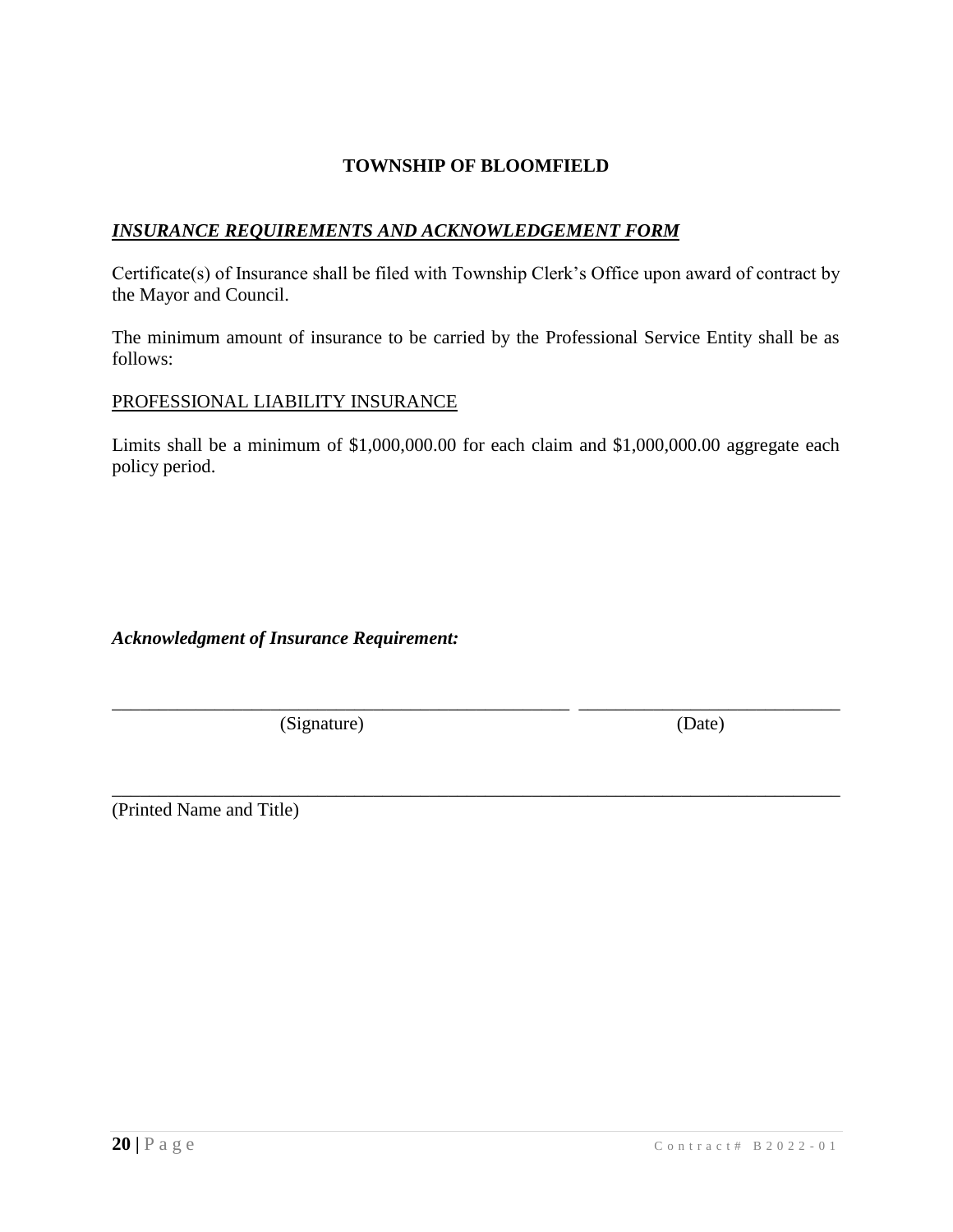# *MANDATORY EQUAL EMPLOYMENT OPPORTUNITY NOTICE* **(N.J.S.A. 10:5-31 ET SEQ. AND N.J.A.C. 17:27 ET SEQ.)**

# **GOODS, PROFESSIONAL SERVICES AND GENERAL SERVICE CONTRACTS**

This form is a summary of the successful professional service entity's requirement to comply with the requirements of N.J.S.A. 10:5-31 et seq. and N.J.A.C. 17:27 et seq.

The successful professional service entity shall submit to the Township one of the following three documents as forms of evidence:

> (a) A photocopy of a valid letter that the vendor is operating under an existing Federally approved or sanctioned affirmative action program (good for one year from the date of the letter):

#### OR

(b) A photocopy of a Certificate of Employee Information Report approval, issued in accordance with N.J.A.C. 17:27-1.1 et seq.;

#### OR

(c) A photocopy of an Employee Information Report (Form AA302) provided by the Division of Contract Compliance and distributed to the Township of Bloomfield to be completed by the vendor in accordance with N.J.A.C. 17:27-1.1 et seq.

The successful professional service entity may obtain the Employee Information Report (AA302) from the Township of Bloomfield during normal business hours.

The undersigned professional service entity certifies that he/she is aware of the commitment to comply with the requirements of N.J.S.A. 10:5-31 et seq. and N.J.A.C. 17:27 et seq. and agrees to furnish the required forms of evidence.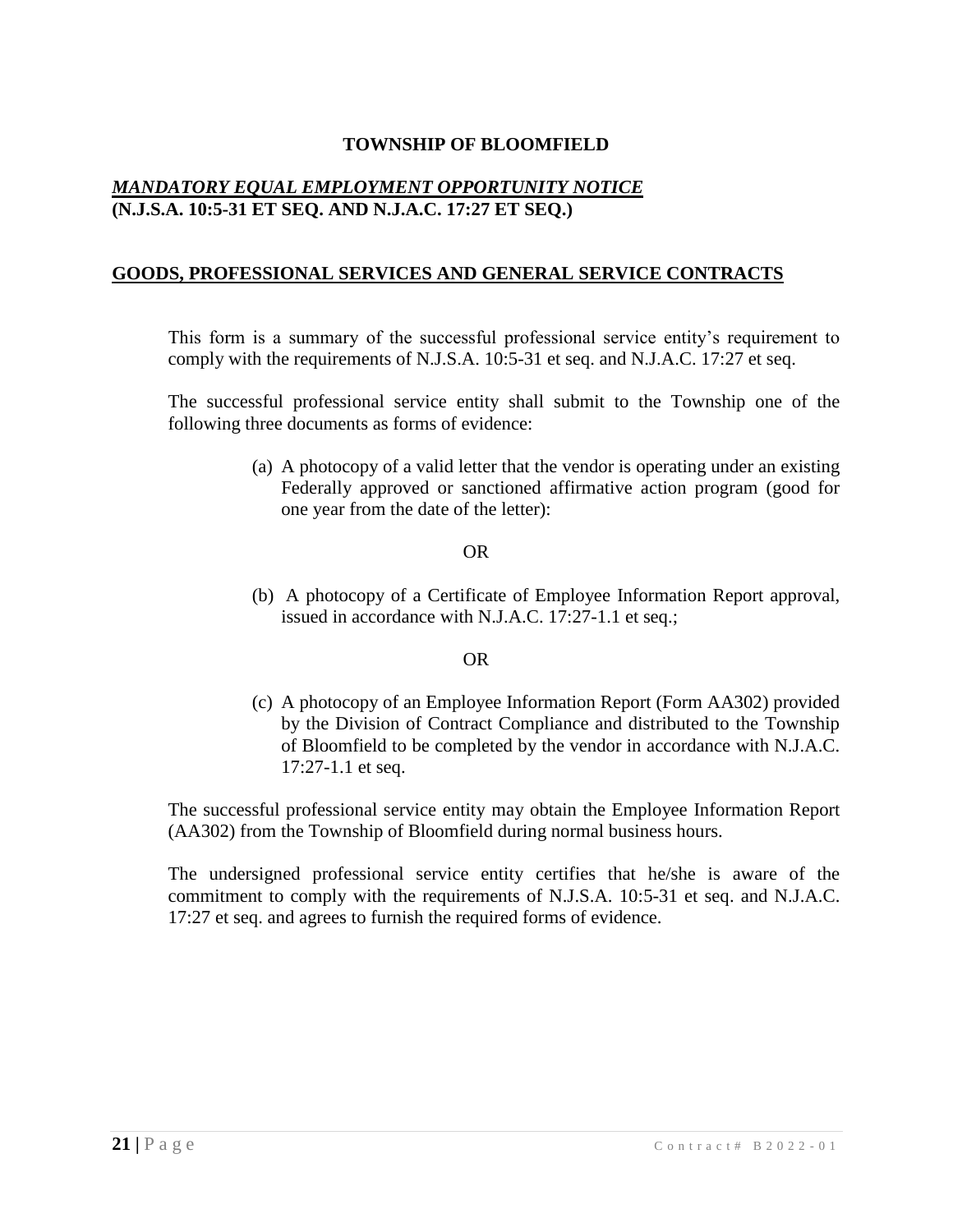**The undersigned professional service entity further understands that his/her submission shall be rejected as non-responsive if said professional service entity fails to comply with the requirements of N.J.S.A. 10:5-31 et seq. and N.J.A.C. 17:27 et seq.**

| <b>COMPANY:</b> |             |
|-----------------|-------------|
| SIGNATURE:      | PRINT NAME: |
| TITLE:          | DATE:       |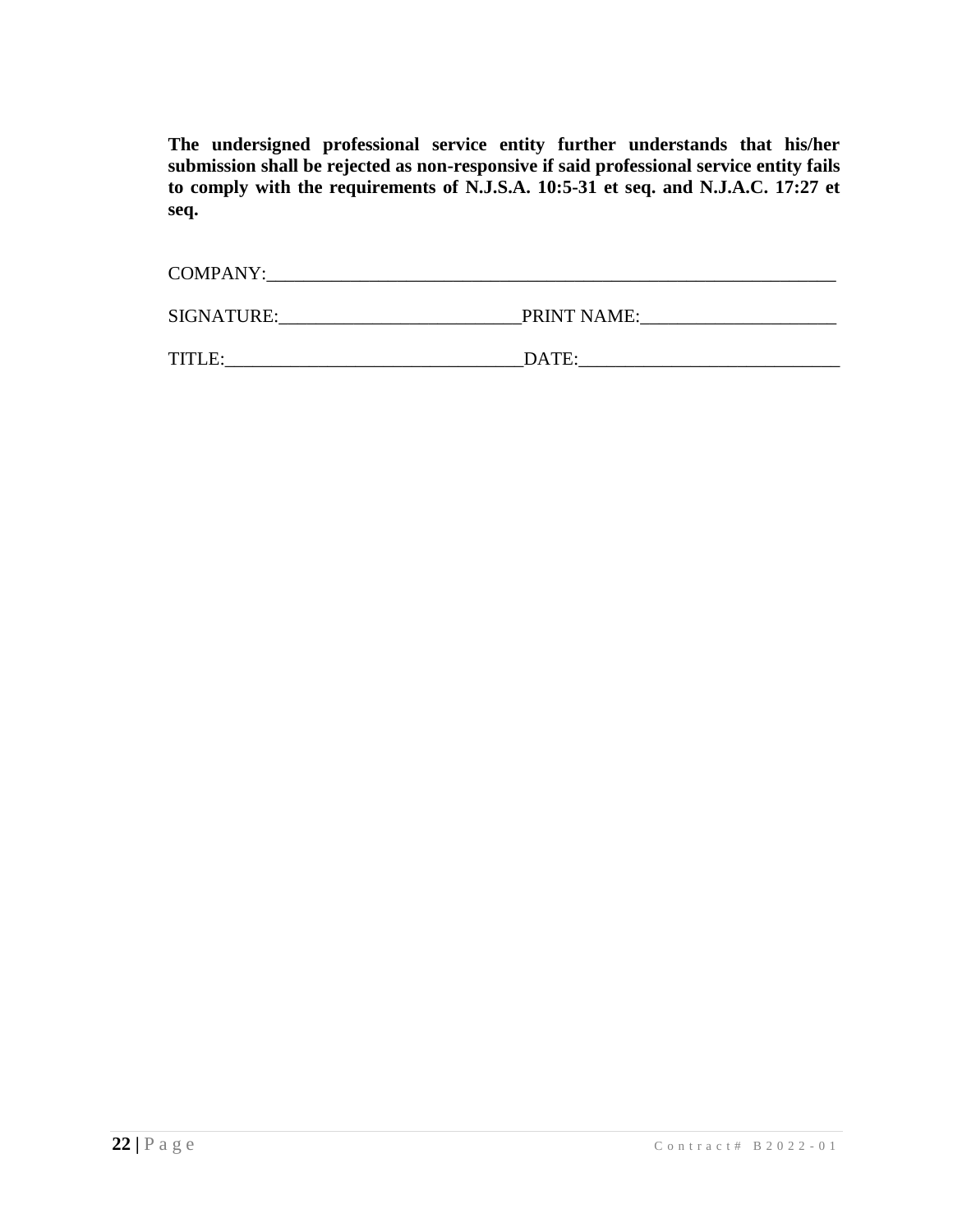# *AMERICAN WITH DISABILITES ACT OF 1990 EQUAL OPPORTUNITY FOR INDIVIDUALS WITH DISABILITY*

The Contractor and the Township does hereby agree that the provisions of Title 11 of the American with Disabilities Act of 1990 (the "Act") (42 U.S.C. S12101 et seq.), which prohibits discrimination on the basis of disability by entities in all services, programs and activities provided or made available by public entities, and the rules and regulations promulgated pursuant thereunto, are made a part of this contract. In providing any aid, benefit, or service on behalf of the Township pursuant to this contract, the Contractor agrees that the performance shall be in strict compliance with the Act. In the event that the Contractor, it agents, servants, employees, or subcontractors violate or are alleged to have violated the Act during the performance of this contract, the Contractor shall defend the Township in any action or administrative proceeding commenced pursuant to this Act. The Contractor shall indemnify, protect, and save harmless the Township, its agents, servants, and employees from and against any and all suits, claims, losses, demands, or damages of whatever kind or nature arising out of or claimed to arise out of the alleged violation. The Contractor shall, at its own expense, appear, defend, and pay any and all charges for legal services and any and all costs and other expenses arising from such action or administrative proceeding or incurred in connection therewith. In any and all complaints brought pursuant to the Townships grievance procedure, the Contractor agrees to abide by any decision of the Township which is rendered pursuant to said grievance procedure. If any action or administrative proceeding results in an award of damages against the Township or if the Township incurs any expense to cure a violation of the ADA which has been brought pursuant to it grievance procedure, the Contractor shall satisfy and discharge the same at its own expense.

The Township shall, as soon as practicable after a claim has been made against it, given written notice thereof to the Contractor along with full and complete particulars of the claim. If any action or administrative proceeding is brought against the Township or any of its agents, servants and employees, the Township shall expeditiously forward or have forwarded to the Contractor every demand, compliant, notice, summons, pleading, or other process received by the Township or its representatives.

It is expressly agreed and understood that any approval by the Township of the services provided by the Contractor pursuant to this contract will not relieve the Contractor of the obligation to comply with the Act and to defend, indemnify, protect, and save harmless the Township pursuant to this paragraph.

It is further agreed and understood that the Township assumes no obligation to indemnify or save harmless the Contractor, its agents, servants, employees and subcontractors for any claim which may arise out of their performance of this Agreement. Furthermore, the Contractor expressly understands and agrees that the provisions of this indemnification clause shall in no way limit the Contractor's obligations assumed in the Agreement, nor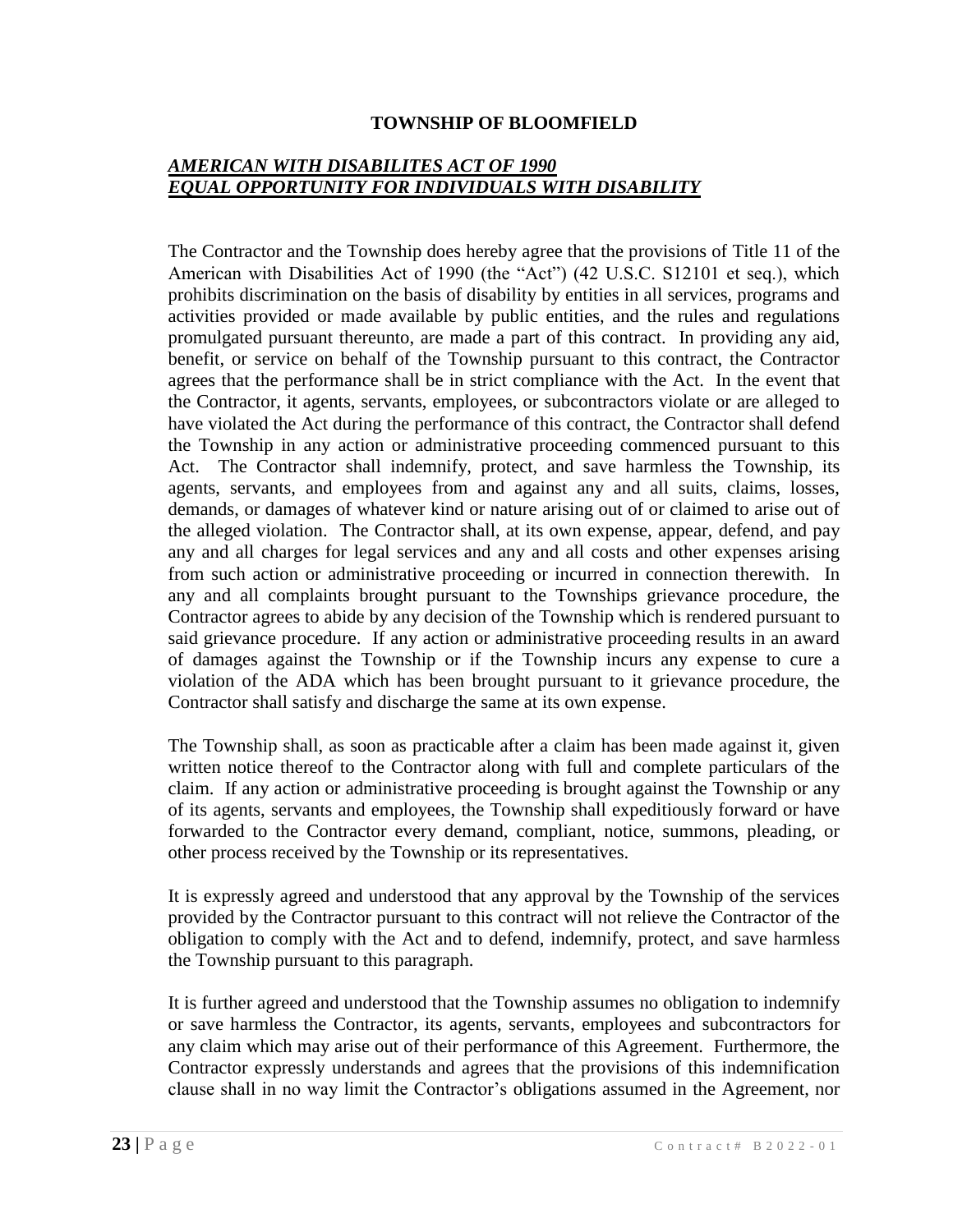shall they be construed to relieve the Contractor from any liability, nor preclude the Township from taking any other actions available to it under any other provisions of this Agreement or otherwise at law.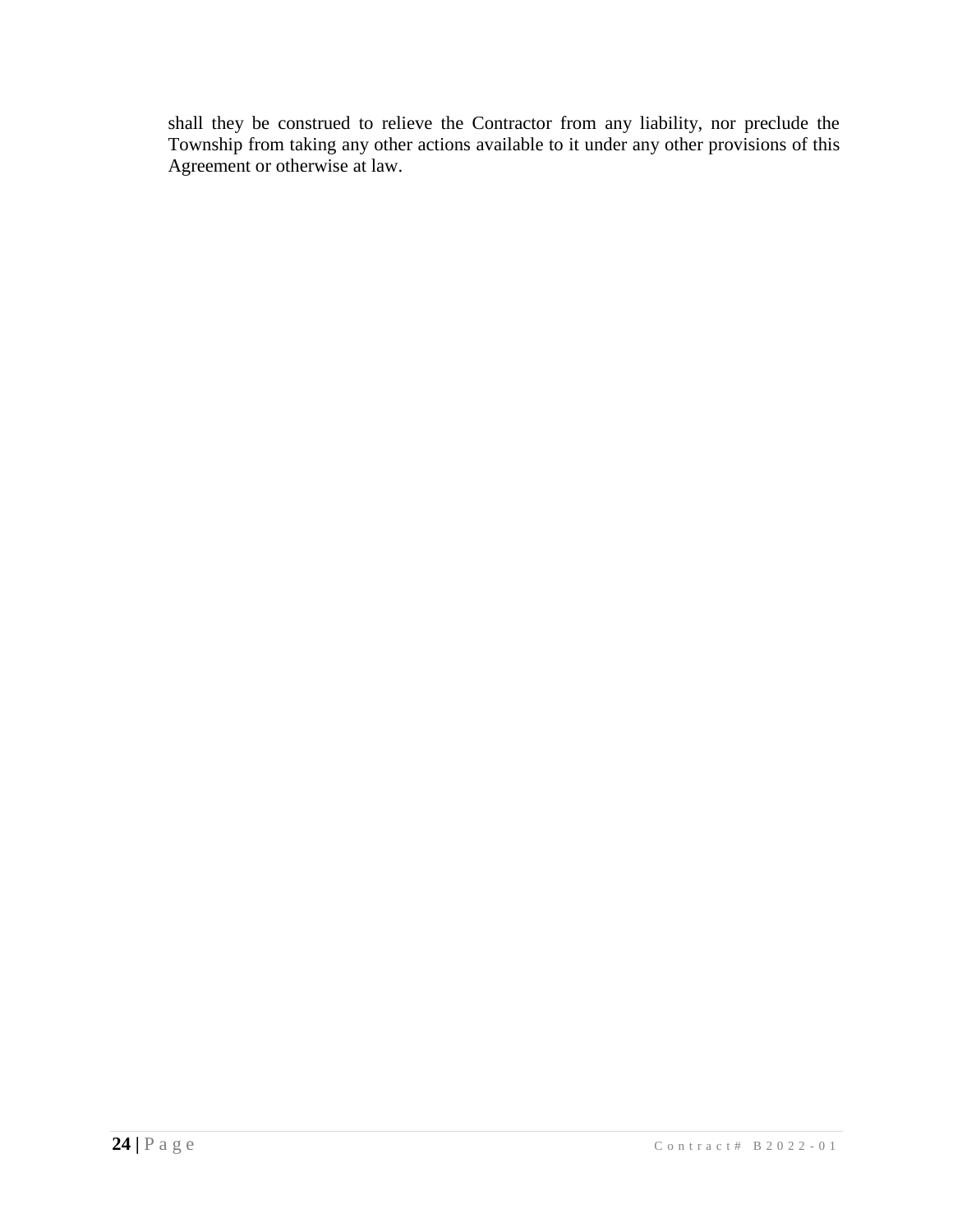# **EXECUTED LETTER OF TRANSMITTAL**

**(Note: To be typed on Respondent's Letterhead. No modifications may be made to the content of this letter)**

{Insert Date}

Anthony DeZenzo, Township Administrator 1 Municipal Plaza, Room 209 Bloomfield, NJ 07003

Re: Proposal Statement

Dear Mr. DeZenzo:

The undersigned, Qualified Respondent, has submitted the below Proposal Statement in response to a Request for Proposals (RFP), issued by the Township of Bloomfield (the "Township") dated \_\_\_\_\_\_\_\_\_\_\_\_\_\_\_\_\_, in connection with the Township's need for **A)**  \_\_\_\_\_\_\_\_\_\_\_\_\_\_\_\_\_\_\_\_\_\_\_\_\_\_\_\_\_\_\_\_\_\_, and **B)** \_\_\_\_\_\_\_\_\_\_\_\_\_\_\_\_\_\_\_\_\_\_\_\_\_\_\_\_\_\_\_\_\_\_.

The undersigned hereby states:

- The Proposal Statement contains accurate, factual and complete information to the best of my/our knowledge and belief. The Proposal Statement is submitted in good faith. I/we understand that any false statement may result in my/our disqualification.
- I/We agree(s) to participate in good faith in the procurement process described in the RFQ and to adhere to the Township's procurement schedule.
- I/We acknowledge(s) thatall costs incurred by me/us in connection with the preparation and submission of the Proposal Statement, amendments thereto, and any other documents prepared and submitted in response to the RFQ, or any negotiation which results therefrom, shall be borne exclusively by the undersigned.
- I/We hereby declare that the only persons/business entities anticipated by the undersigned to perform the professional services for which the undersigned's Proposal Statement is submitted are the two other members of the Project Team named herein and that no other persons or business entities participated in submission of the undersigned's Proposal Statement or will participate in any contract to be entered into between Respondent Project Team and the Township. The undersigned declares that its Proposal Statement is made without connection with any other person, firm or parties, except the other two members of the Project Team who have submitted Proposal Statements with the undersigned, and that the undersigned's Proposal Statement is being prepared and submitted in good faith and without collusion or fraud.
- I/We acknowledge(s) and agree(s) that the Township may modify, amend, suspend and/or terminate the procurement process (in its sole judgment).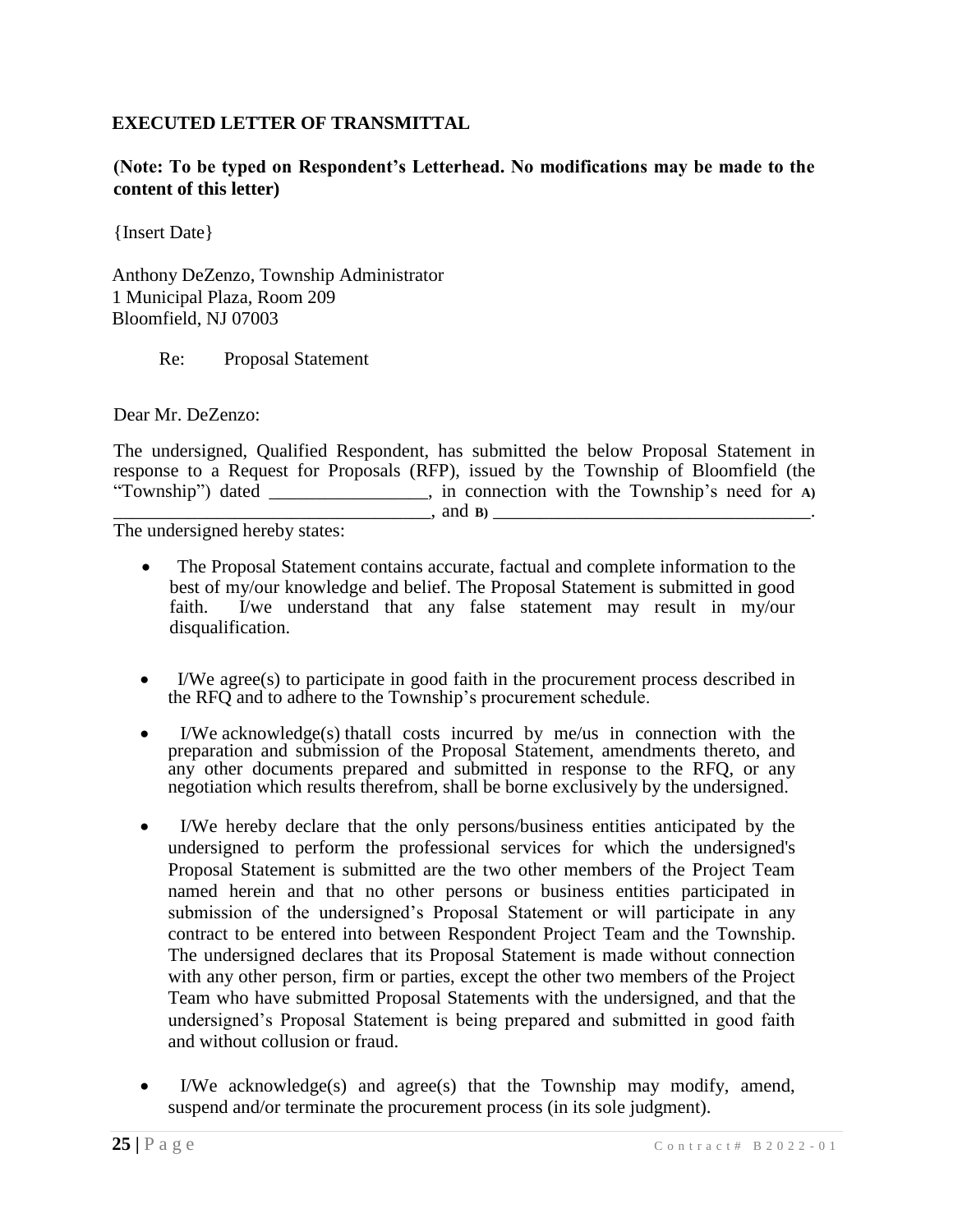I/We acknowledge(s) that if the Project Team of which I/We (am/are) a member become the Successful Respondent and is awarded a contract to provide the Services, I/We shall comply with all applicable affirmative action and equal employment opportunity laws.

| Signed:       | <b>Printed:</b> |
|---------------|-----------------|
| <b>Title:</b> | Date:           |

\*If the qualified respondent is part of a joint venture, partnership or organization other than a natural person, the Letter of Proposal and Letter of Intent must be signed by an individual with the authority to bind the organization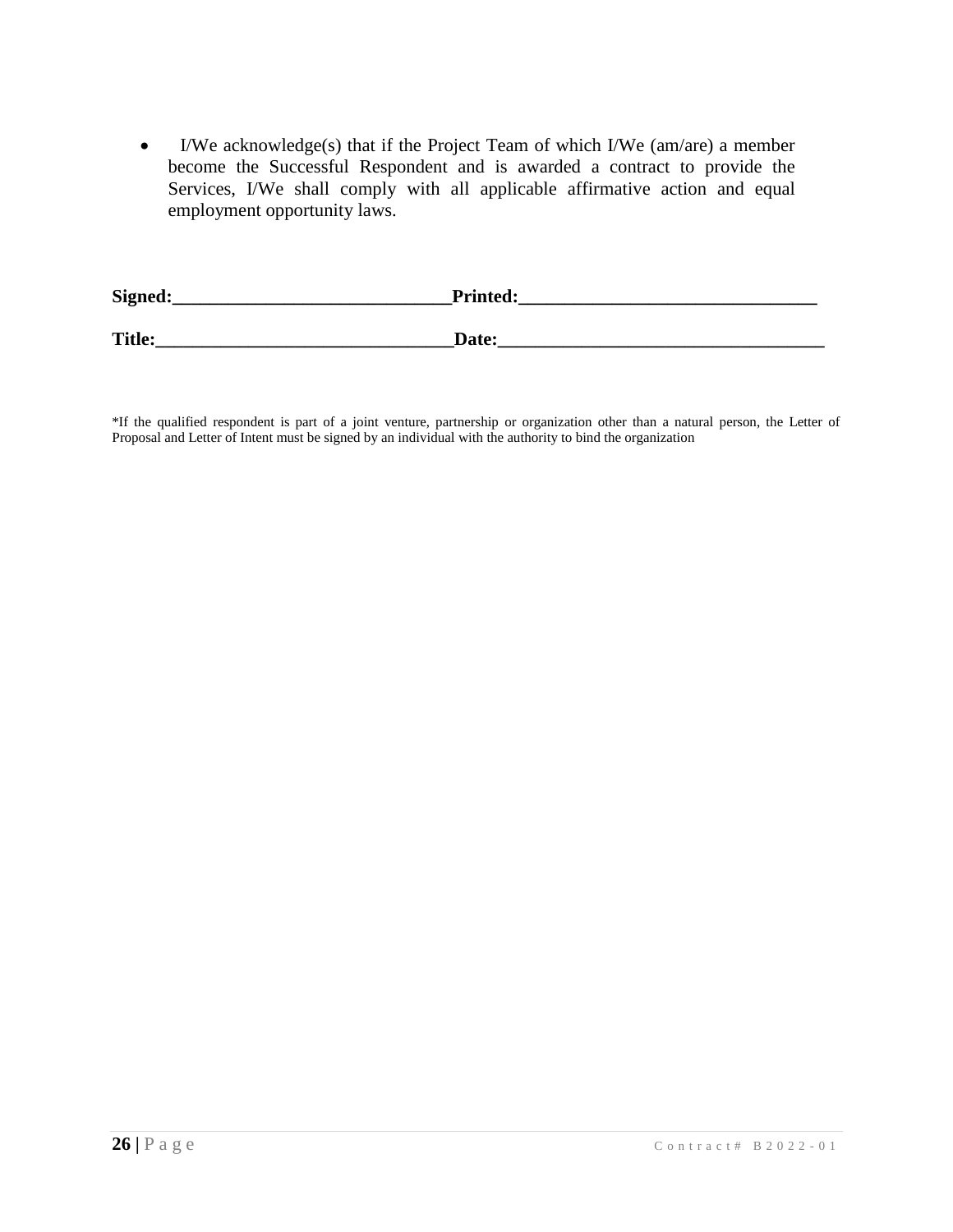### **REQUEST FOR QUALIFICATIONS FIRM'S AFFIDAVIT OF NO DISCIPLINARY SANCTIONS OR PROFESSIONAL NEGLIGENCE IN THE STATE OF NEW JERSEY**

|           | of the                                                      | in the             |
|-----------|-------------------------------------------------------------|--------------------|
| County of | and the State of                                            | of full age, being |
|           | duly sworn according to law on my oath depose and say that: |                    |

I an officer of the firm of \_\_\_\_\_\_\_\_\_\_\_\_\_\_\_\_\_\_\_\_\_\_\_\_\_\_\_\_\_\_\_\_submitting an RFQ for the above named work, and that I executed the said RFQ with full authority to do so; that said bidder at the time of making of this bid is not included on the State of New Jersey, Department of Treasury, Division of Property Management & Construction List Debarred, Suspended and Disqualified bidders and that all statements contained in the Affidavit in awarding the contract for said work.

The undersigned further warrants that the professional licenses and/or certifications of those individuals listed in this RFQ are valid and not expired or suspended.

The undersigned further warrants that should the name of the firm making this submission appear on the Treasurer's List of Debarred, Suspended and Disqualified Bidders at any time prior to, and during the life of this contract, including the Guarantee Period, that the Township shall be immediately notified by the signatory of this Eligibility Affidavit.

The undersigned understands that the firm making the submission as a contractor is subject to disbandment, suspension and/or disqualification in contracting with the State of New Jersey at the Department of Environmental Protection if the Contractor, pursuant to N.J.S.A. 7:1-5.2, commits any of these acts listed therein, and as determined according to applicable law and regulation.

Name of the Firm (Print or Type)

\_\_\_\_\_\_\_\_\_\_\_\_\_\_\_\_\_\_\_\_\_\_\_\_\_\_\_\_\_\_\_\_\_\_\_\_\_\_\_

\_\_\_\_\_\_\_\_\_\_\_\_\_\_\_\_\_\_\_\_\_\_\_\_\_\_\_\_\_\_\_\_\_\_\_\_\_\_\_

Signature/Title

| Subscribed and sworn before me this | day of |                        |  |
|-------------------------------------|--------|------------------------|--|
| (Witnessed or Attested by):         |        | My commission expires: |  |
| Printed Name of Affiant:            |        | Date:                  |  |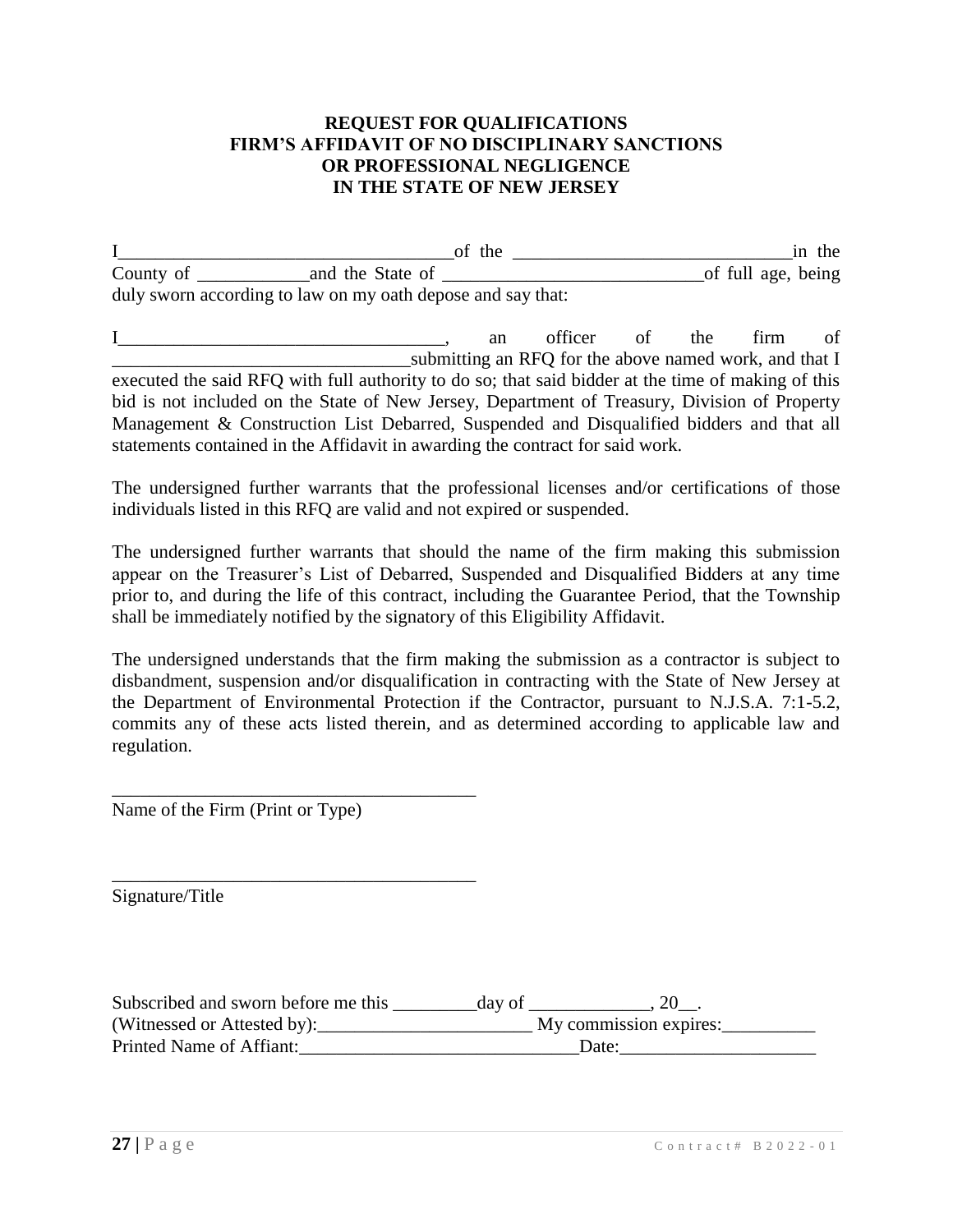# **DISCLOSURE OF INVESTMENT ACTIVITIES IN IRAN**

### RESPONDENT'S NAME

Pursuant to Public Law 2012, c. 25, any person or entity that submits a bid or proposal or otherwise proposes to enter into or renew a contract must complete the certification below to attest, under penalty of perjury, that the person or entity, or one of the person or entity's parents, subsidiaries, or affiliates, is not identified on a list created and maintained by the Department of the Treasury as a person or entity engaging in investment activities in Iran. If the Director finds a person or entity to be in violation of the principles which are the subject of this law, s/he shall take action as may be appropriate and provided by law, rule or contract, including but not limited to, imposing sanctions, seeking compliance, recovering damages, declaring the party in default and seeking debarment or suspension of the person or entity.

#### **I certify, pursuant to Public Law 2012, c. 25, that the person or entity listed above for**  which I am authorized to bid/renew: (Please check all statements that are true)

 $\Box$  is not providing goods or services of \$20,000,000 or more in the energy sector of Iran, including a person or entity that provides oil or liquefied natural gas tankers, or products used to construct or maintain pipelines used to transport oil or liquefied natural gas, for the energy sector of Iran, **and**

 $\Box$  is not a financial institution that extends \$20,000,000 or more in credit to another person or entity, for 45 days or more, if that person or entity will use the credit to provide goods or services in the energy sector in Iran.

**In the event that a person or entity is unable to make the above certification because it or one of its parents, subsidiaries, or affiliates has engaged in the above-referenced activities, a detailed, accurate and precise description of the activities must be provided in part 2 below to the Division of Purchase under penalty of perjury. Failure to provide such will result in the proposal being rendered as non-responsive and appropriate penalties, fines and/or sanctions will be assessed as provided by law.**

#### **PART 2: PLEASE PROVIDE FURTHER INFORMATION RELATED TO INVESTMENT ACTIVITIES IN IRAN**

You must provide, accurate and precise description of the activities of the bidding person/entity, or one of its parents, subsidiaries or affiliates, engaging in the investment activities in Iran outlined above by completing the boxes below.

Name

Relationship to Bidder

Description of Activities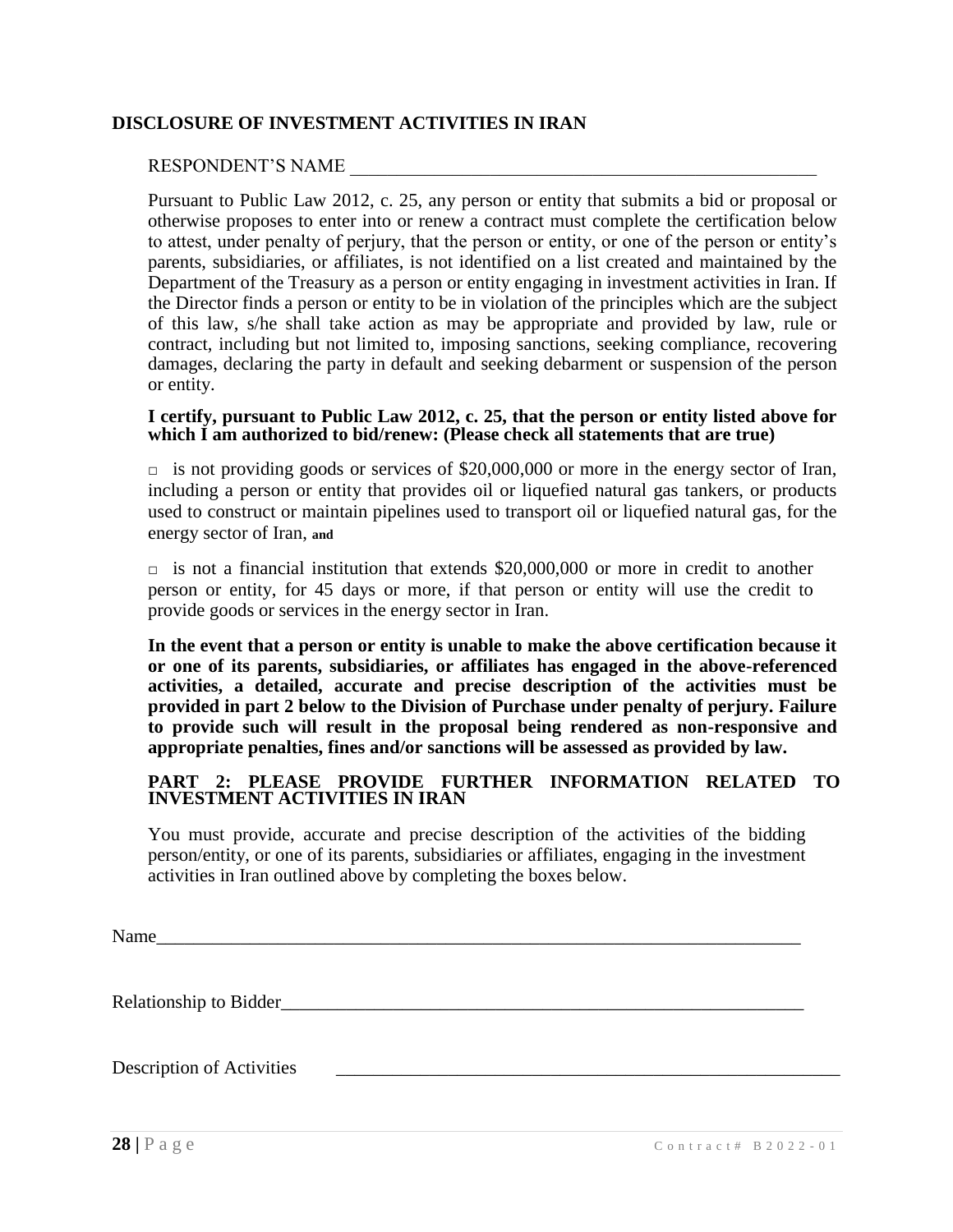| Duration of Engagement | <b>Anticipated Cessation Date</b> |
|------------------------|-----------------------------------|
|                        |                                   |
| Bidder Contact Name    | <b>Contact Phone Number</b>       |

Certification: I, being duly sworn upon my oath, hereby represent and state that the foregoing information and any attachments thereto to the best of my knowledge are true and complete. I attest that I am authorized to execute this certification on behalf of the abovereferenced person or entity. I acknowledge that the Township of Bloomfield is relying on the information contained herein and thereby acknowledge that I am under a continuing obligation from the date of this certification through the completion of any contracts with the Township of Bloomfield, to notify the Township of Bloomfield in writing of any changes to the answers of information contained herein. I acknowledge that I am aware that it is a criminal offense to make a false statement or misrepresentation in this certification, and if I do so, I recognize that I am subject to a criminal prosecution under the law and that it will also constitute a material breach of my agreement(s) with the Township of Bloomfield, New Jersey and that the Township at it is option may declare any contract(s) resulting from this certification void and unenforceable.

| Full Name (Print) |  |
|-------------------|--|
|-------------------|--|

Signature\_\_\_\_\_\_\_\_\_\_\_\_\_\_\_\_\_\_\_\_\_\_\_\_\_\_\_\_\_\_\_\_\_\_\_\_\_\_\_\_\_\_\_\_\_\_\_\_\_\_\_\_\_\_\_\_\_\_\_\_\_\_\_\_\_\_

Title

Date\_\_\_\_\_\_\_\_\_\_\_\_\_\_\_\_\_\_\_\_\_\_\_\_\_\_\_\_\_\_\_\_\_\_\_\_\_\_\_\_\_\_\_\_\_\_\_\_\_\_\_\_\_\_\_\_\_\_\_\_\_\_\_\_\_\_\_\_\_\_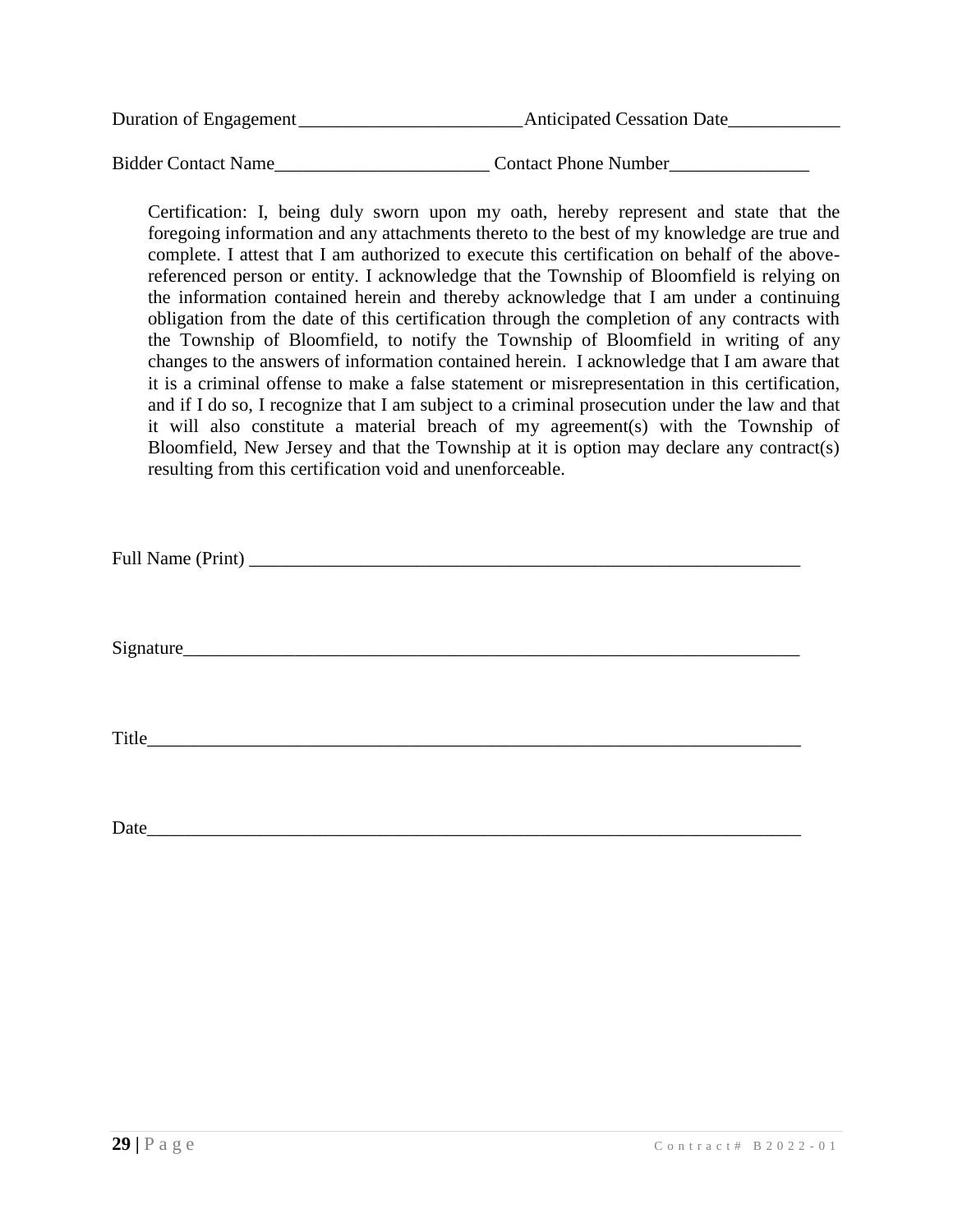### **DISCLOSURE OF INVESTIGATIONS AND ACTIONS INVOLVING BIDDER**

The bidder shall provide a detailed description of any investigation, litigation, including administrative complaints or other administrative proceedings, involving any public sector clients during the past five years including the nature and status of the investigation, and, for any litigation, the caption of the action, a brief description of the action, the data of inception, current status, and, if applicable, disposition.

#### **Investigation**

Indicate "NONE" if no investigations were undertaken. Attach additional pages if necessary

| <b>Person</b><br><b>Entity</b> | <b>or</b> | <b>of</b><br><b>Date</b><br><b>Inception</b> | <b>Description</b> | <b>Disposition/Status</b><br>(if applicable) | <b>Bidder Contact</b><br><b>Name</b><br>and<br><b>Phone</b><br>for<br>additional<br>information |
|--------------------------------|-----------|----------------------------------------------|--------------------|----------------------------------------------|-------------------------------------------------------------------------------------------------|
|                                |           |                                              |                    |                                              |                                                                                                 |
|                                |           |                                              |                    |                                              |                                                                                                 |
|                                |           |                                              |                    |                                              |                                                                                                 |
|                                |           |                                              |                    |                                              |                                                                                                 |

#### **Litigation/Administrative Complaints**

Indicated "NONE" if no Litigation/Administrative Complaints. Attach additional pages if necessary

| <b>Person</b><br><b>Entity</b> | or | ntente 1,01,2 n no 21.15 months and the main second<br>of<br>Date<br><b>Inception</b> | <b>Description</b> | <b>Disposition/Status</b><br>(if applicable) | <b>Bidder Contact</b><br><b>Name</b><br>and<br>for<br><b>Phone</b><br>additional |
|--------------------------------|----|---------------------------------------------------------------------------------------|--------------------|----------------------------------------------|----------------------------------------------------------------------------------|
|                                |    |                                                                                       |                    |                                              | information                                                                      |
|                                |    |                                                                                       |                    |                                              |                                                                                  |
|                                |    |                                                                                       |                    |                                              |                                                                                  |
|                                |    |                                                                                       |                    |                                              |                                                                                  |
|                                |    |                                                                                       |                    |                                              |                                                                                  |

# (Print name & title of affiant) (Corporate Seal)